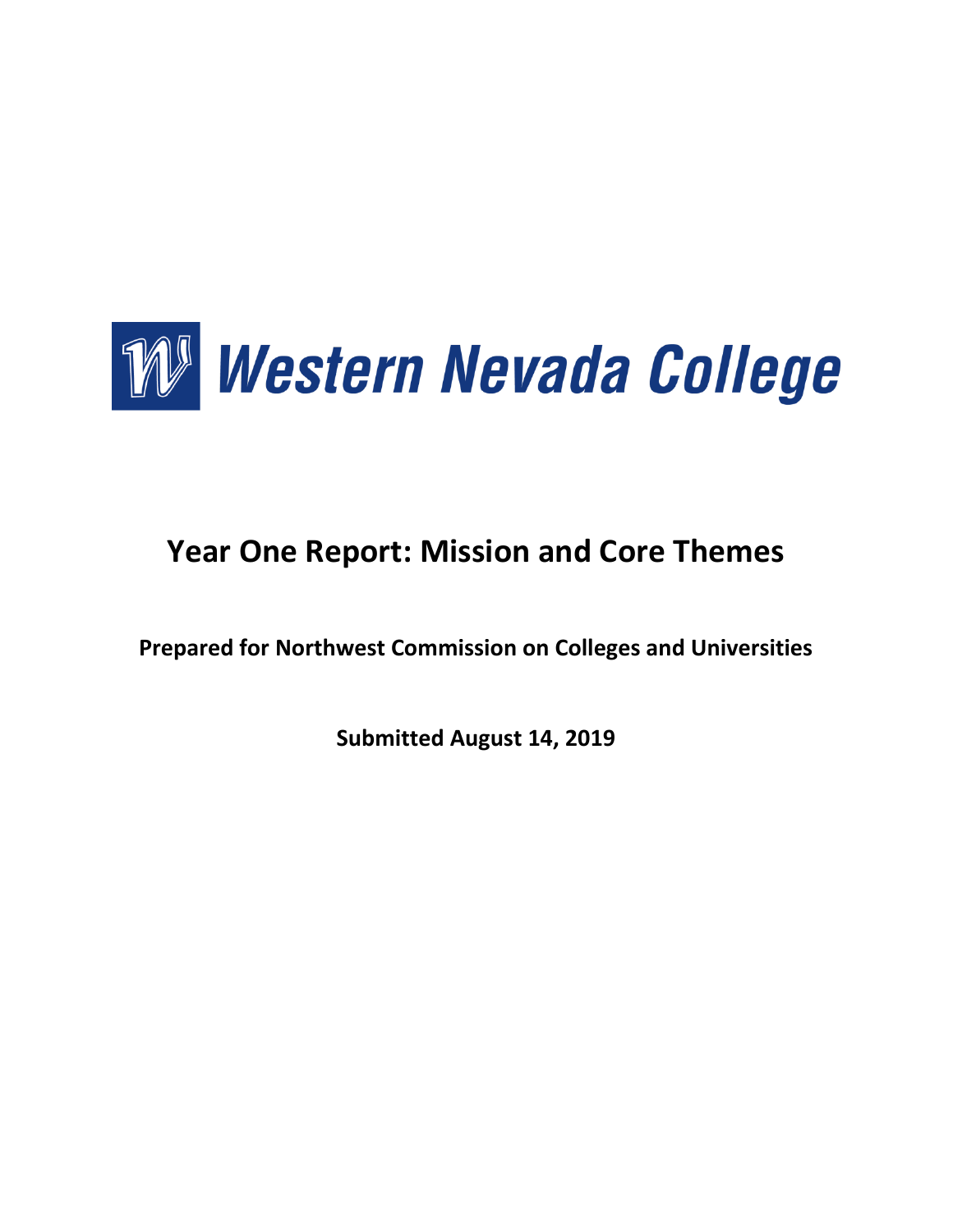## **Table of Contents**

| <b>Institutional Overview</b>                             | $2 - 3$   |
|-----------------------------------------------------------|-----------|
| <b>Preface</b>                                            |           |
| Brief Update on Institutional Changes                     | $4 - 7$   |
| Response to Topics Previously Requested by the Commission | $8 - 11$  |
| <b>Mission, Core Themes, and Expectations</b>             |           |
| Executive Summary of Eligibility Requirements 2 and 3     | 12        |
| Standard 1.A Mission                                      |           |
| 1.A.1 Mission Statement                                   | 12        |
| 1.A.2 Mission Fulfillment                                 | 13        |
| <b>Standard 1.B Core Themes</b>                           |           |
| 1.B.1 Core Themes                                         | $13 - 14$ |
| 1.B.2 Objectives and Indicators of Achievement            | $14 - 21$ |
| <b>Conclusion</b>                                         | 22        |
| <b>Exhibits</b>                                           |           |

[PDF Collection of All Exhibits \(links to PDF\)](https://drive.google.com/file/d/1LEjmVxxAxy4YsKvSglgh7k6fzxTElBUm/view?usp=sharing)

[Exhibit A: Institutional and Unit-Level Emergency Operation Plan and](https://drive.google.com/open?id=12ZnPa_8UI5N2VthBFMfNzVV6MugqBP5v) [Continuity of Operations Plan examples](https://drive.google.com/open?id=12ZnPa_8UI5N2VthBFMfNzVV6MugqBP5v) (links to PDF of Exhibit A only)

[Exhibit B: Planning and Assessment Cycles Overview](https://drive.google.com/file/d/1XxOOqDBeIYvqxVtyw12lLBm21DpU7nhG/view?usp=sharing) (links to PDF of Exhibit B only)

[Exhibit C: Budget Resource and/or Capital Improvement Project](https://drive.google.com/file/d/1xHgqQ78ouhWkokq_D3JLMjHTvvXr2Ye8/view?usp=sharing) Request Form [\(links to PDF of Exhibit C only\)](https://drive.google.com/file/d/1xHgqQ78ouhWkokq_D3JLMjHTvvXr2Ye8/view?usp=sharing)

[Exhibit D: Institutional Effectiveness Rubric for Annual Assessment](https://drive.google.com/file/d/1sgZBtI1iR2Dch5Ugl5MOdw0SAPFX2z94/view?usp=sharing) (links to PDF of [Exhibit D only\)](https://drive.google.com/file/d/1sgZBtI1iR2Dch5Ugl5MOdw0SAPFX2z94/view?usp=sharing)

[Exhibit E: Example of Shared Assessment Project Completion \(links to PDF Exhibit E only\)](https://drive.google.com/file/d/1kuGUoSM7SK_bCQqB7B480QOSdCf105hb/view?usp=sharing)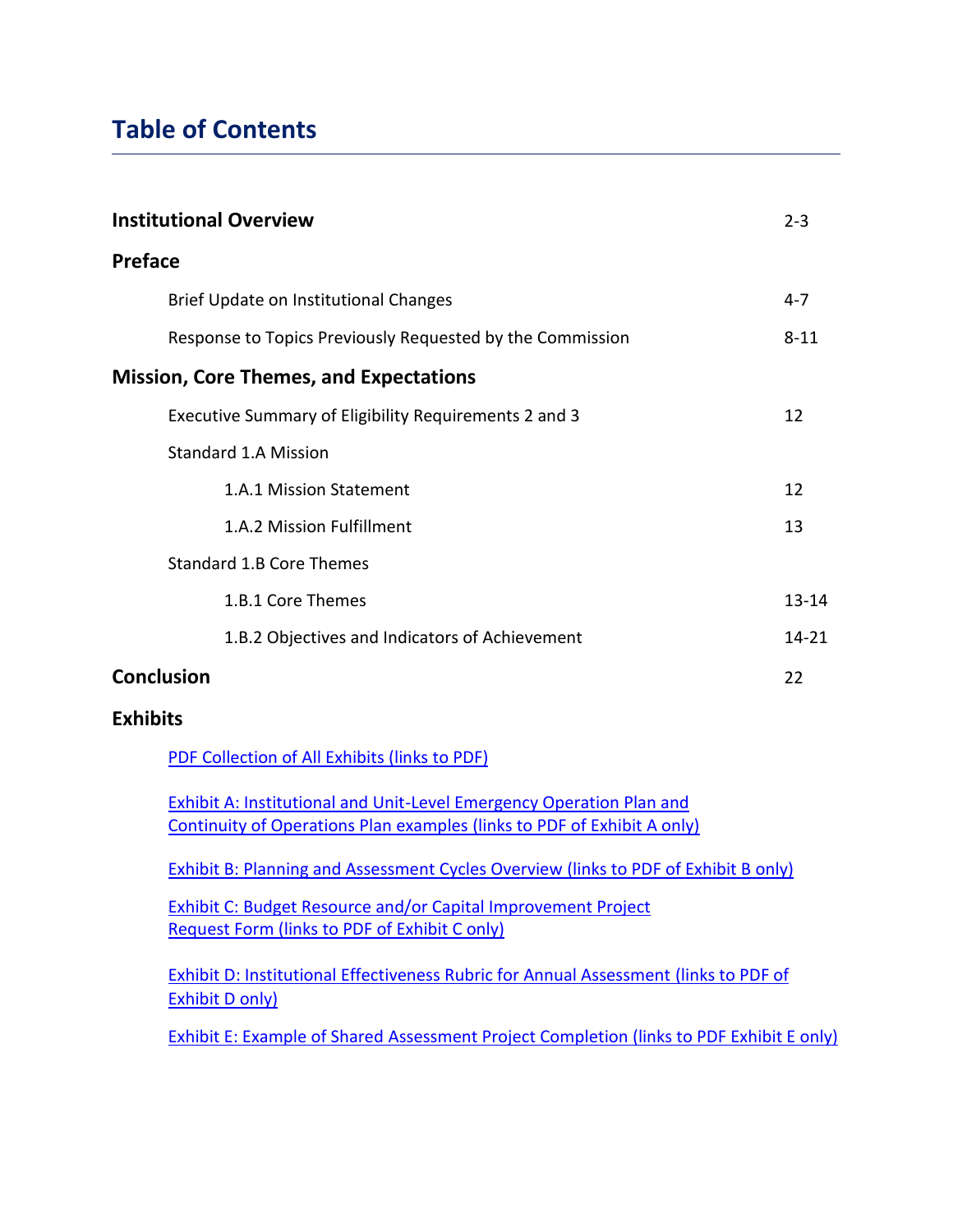## **Institutional Overview**

Western Nevada College (WNC) is a comprehensive community college that serves more than 4,600 students each year primarily within a five-county area of more than 8,000 square miles. Since 1971, WNC has offered a wide range of educational opportunities with a balanced focus on accessible pathways to careers or transfer degrees and sustainable student success.

WNC is one of eight member institutions under the Nevada System of Higher Education (NSHE) which operates under the authority of the Nevada Constitution. NSHE prepares biennial budget requests for the state legislature which meets every two years. NSHE's elected 13-member Board of Regents is responsible for system policy making and oversight. The Board of Regents appoints the NSHE Chancellor who serves as the system's chief executive officer and is responsible for implementing Board of Regents' policies and NSHE strategic initiatives. The president of each member institution reports directly to the Chancellor.

Western's main campus is in Nevada's capital, Carson City, with rural campuses in Fallon and Minden. Western also serves other rural Nevada communities, including Fernley, Yerington, Silver Springs, and Dayton. By offering diverse degree, certificate, and university transfer programs, scheduling classes at convenient times, and offering a number of degrees and certificates completely online, WNC strives to ensure students an accessible, positive, and supportive college experience for all students.

Primarily a two-year institution, WNC does offer one baccalaureate degree in applied science. The main credential areas offered are:

- Bachelor degrees: Bachelor of Applied Science (BAS)
- Transfer degrees: Associates of Arts, Business, Science (AA, AB, AS)
- Non-Transfer Degrees: Associate of Applied Science (AAS), Associate of General Studies (AGS)
- Certificates: Certificate of Achievement, Certificate of Completion

WNC's BAS degree focuses on construction management to prepare professionals for careers in the industry. The AA, AB, and AS degrees are designed for university transfer and are recognized specifically in the NSHE Code regarding transfer within the state. WNC's 11 AAS programs and emphases are designed to prepare graduates for careers in business or industry. Fifteen certificates of achievement granted by WNC require completion of 30 credits; 32 certificates of completion, which require fewer credits, are designed to prepare students for state, national, or international licensing exams.

Program development and planning at WNC since the last full accreditation visit in 2010 have supported NSHE initiatives toward efficiency and affordability, local initiatives to enhance service to rural constituencies, and responses to growth of high tech manufacturing in the region. Examples include gateway course initiatives, WNC's Jump Start College program, and internationally recognized certifications such as the Siemen's Certified Mechatronics Systems Certification.

To reach its wide service area, WNC employs online, interactive video, and hybrid modes of instruction. Through partnerships with area high schools, a significant number of in-person class sections are offered at remote sites in rural areas.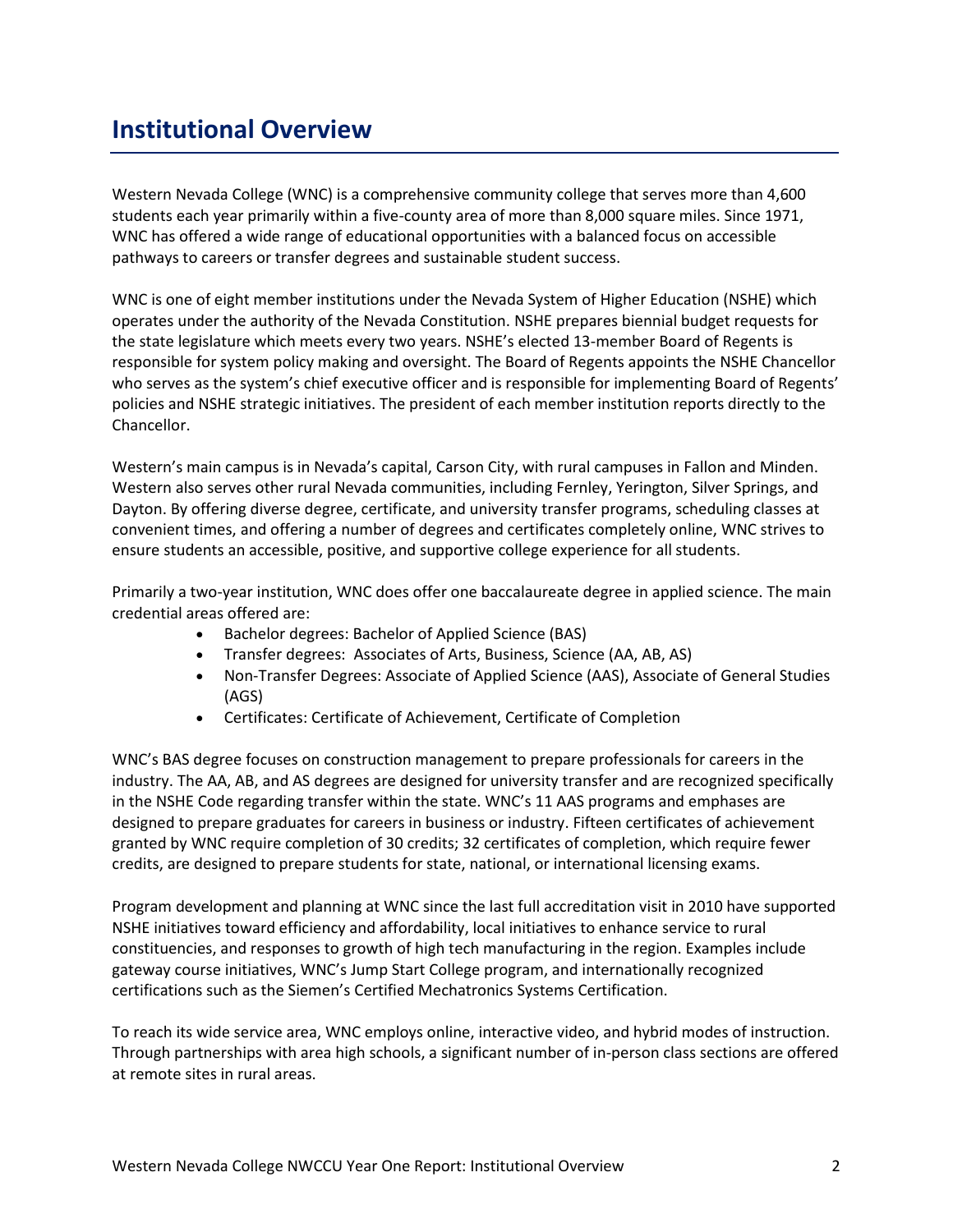WNC works to smooth student transitions into higher education and enhance student success by recognizing that different students experience different challenges. Retention and cohort programs, such as The Bridge to Success, the Veterans Resource Center, and the Latino Cohort, offer encouragement, preparation, and assistance to students and their families to help overcome common barriers.

The Western Nevada College Foundation, founded in 1992, supports WNC students by raising funds through employee giving, special events and campaigns, and individual, corporate, and private foundation solicitations. The WNC Foundation is a non-profit, 501(c)3 that connects the college to the community for the purpose of raising funds and developing friendships that support the college strategic initiatives, projects, and student scholarships. The Foundation will award more than \$250,000 in scholarships during the 2017-18 academic year. Projects such as the new Industrial Technology Lab and the Biophysical Science Lab are examples of the impact community donations foster through the Foundation.

WNC's 52 full-time and 180 part-time instructional faculty is recognized as professional, accessible, and focused on student success. Faculty dedication is reflected in an ongoing commitment to exploring partnerships with industry representatives in technical training, with school districts and charter schools in dual credit and preparatory pathways, and with sister institutions in the state to leverage strengths and enhance transfer pathways for students. WNC faculty have won system-wide teaching awards and received the WNC President's Team Award for their dedication to building the Jump Start College program.

WNC's student profile includes a wide variety of ages and ethnicities (34% minority, 57% women, 36% full-time, 40% ages 25 and older) and the growth in the region continues to increase diversity. WNC students enter college with a variety of goals, needs, and expectations, and WNC offers students opportunities to pursue their interests and aspirations in an affordable and nurturing environment. The Associated Students of Western Nevada (ASWN), WNC's student government organization, actively represents the student body and participates in the committee structure of the college.

WNC has been regionally accredited since 1975. The college's 2010 accreditation visit came at a time of extreme budgetary uncertainty for the entire state. Eight years later, the landscape is significantly changed with high tech industry flowing into the region, notable shifts in the state's perspectives on education, and an institution that has weathered a sluggish economy and emerged with an entrepreneurial spirit. The NWCCU Evaluation Team who visited WNC in 2018 noted the college's commitment to transparent communication, innovative strategies for serving students, and service to students from rural areas as well as success in securing external funding as evidence of a positive direction. With student centered commitments steering WNC's path, the future continues to look bright with valuable opportunities for students in northern Nevada.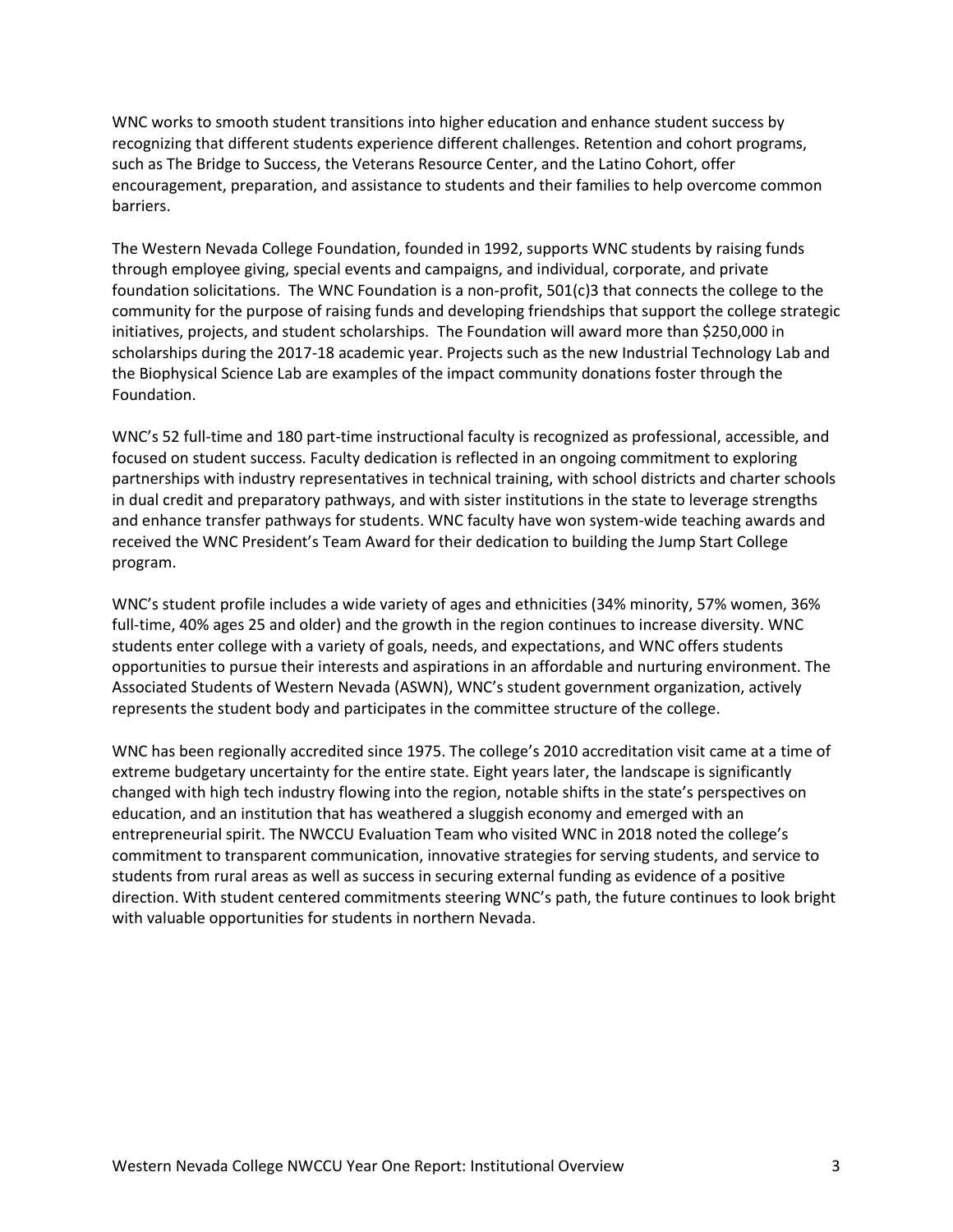## **Preface**

## **Brief Update on Institutional Changes**

Since the Spring 2018 Year Seven Self-Evaluation report and site visit, the following significant institutional changes have been made or are ongoing at Western Nevada College (WNC):

#### **Executive Leadership Changes**

- Dr. Vincent Solis was selected as WNC President in July 2018, coming to the College from the Senior Vice President for Academic and Student Affairs position at Laredo Community College in Laredo, Texas. Dr. Solis brings over 25 years of higher education experience and leadership to WNC, with a background in serving rural communities and increasing enrollment and success for underserved student populations.
- Former Acting President Mark Ghan is now the Vice President for Special Projects and General Counsel, overseeing General Counsel, Human Resources, and Information and Marketing Services.
- Dr. Kyle Dalpe joined WNC as Vice President of Instruction and Institutional Effectiveness in July 2019. Dr. Dalpe comes to WNC from Truckee Meadows Community College in Reno, Nevada, where he most recently served as Dean of Technical Sciences. This office, formerly titled Vice President of Academic and Student Affairs, oversees all academic divisions, the Scheduling Office, and the Institutional Research and Effectiveness Office.
- Interim Vice President of Academic and Student Affairs Scott Morrison returned to the Liberal Arts Division Director role in July 2019 after two years in the vice president role. Interim Liberal Arts Division Director Kim DesRoches returned to her position as full-time academic faculty.
- Interim Vice President of Finance and Administration Darla Dodge has assumed the duties of Chief Financial Officer effective July 2019, with a search for a permanent Vice President of Finance and Administration beginning in fall. VP for Special Projects and General Counsel Mark Ghan assumed oversight of administrative areas, while the Chief Financial Officer oversees finance, budget, Child Development Center, and auxiliary services.
- The Dean of Students office has been renamed the Chief Enrollment and Student Success Officer, and a national search is being organized to fill this position in early 2020. Professor Jeff Downs was selected to fill this position on an interim basis beginning August 5, 2019. To provide additional support, Director of Financial Assistance JW Lazzari is taking on a one-year Interim Executive Director of Enrollment Services and Financial Assistance role. Dianne Hilliard, who has served as Interim Dean of Student Services since 2018, returned to her role as Registrar.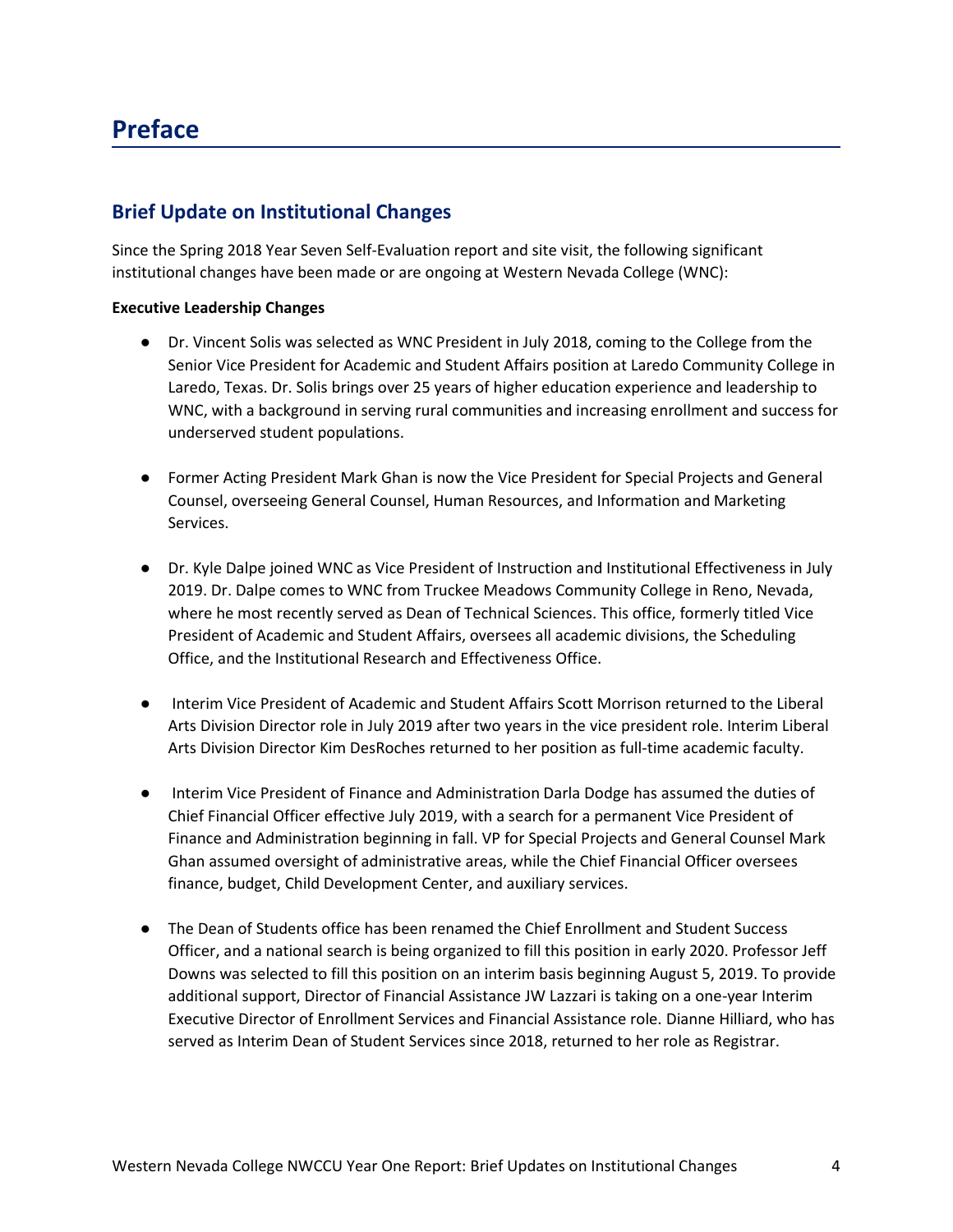#### **New Strategic Plan Approved**

● The Nevada System of Higher Education (NSHE) Board of Regents approved the WNC 2019-2025 Institutional Strategic Plan in March 2019 following a year-long collaborative creation process across the WNC community.

#### **Academic Division and Student Services Updates**

- The Career and Technical Education division has changed its name as of July 1, 2019 to Professional and Applied Technology (PAT). The name change reflects the division mission, which is "WNC prepares students for professional and technical careers." The new name is representative of the college-level work and training done within division programs and eliminates confusion with secondary education programs, which often use "Career and Technical Education" as a name.
- WNC is partnering with Nevada Peace Officers Standards and Training (POST) and University of Nevada, Reno to institute a POST Academy on our campus beginning in the 2020-21 academic year. Thirty participants are expected within the first year of operation.
- The college will bring a new Bachelor of Applied Science degree to the Board of Regents this academic year. This program is being designed to be a next step for several of the college's Associate of Applied Science degrees.
- The Academic Faculty Mentoring and Advising Initiative will match students with academic faculty advisors beginning in August 2019. The WNC Counseling Office will assign students to FERPA-trained academic faculty for advising and mentoring that includes class selection, career exploration, and other support. This initiative is being implemented due to student demand identified in the most recent Associate of Arts program review and in support of improving student retention and completion rates.
- A year-long Intentional Design Course for academic faculty is being run by the Department of Instructional Innovation through the Division of Learning and Innovation. Participating academic faculty examine their classes through an exploration of best practices in teaching and learning, assignment and course design, and learning outcome achievement. Up to three faculty members may be selected via an application process and receive one three-credit course release per semester to support their participation. The course culminates in the development of a strategic plan for the following academic year.
- WNC has implemented the Starfish Enterprise Success Platform to help increase student retention and persistence, course completion and degree/certificate attainment, and to better serve part-time students. Starfish was implemented at the beginning of the summer 2019 semester.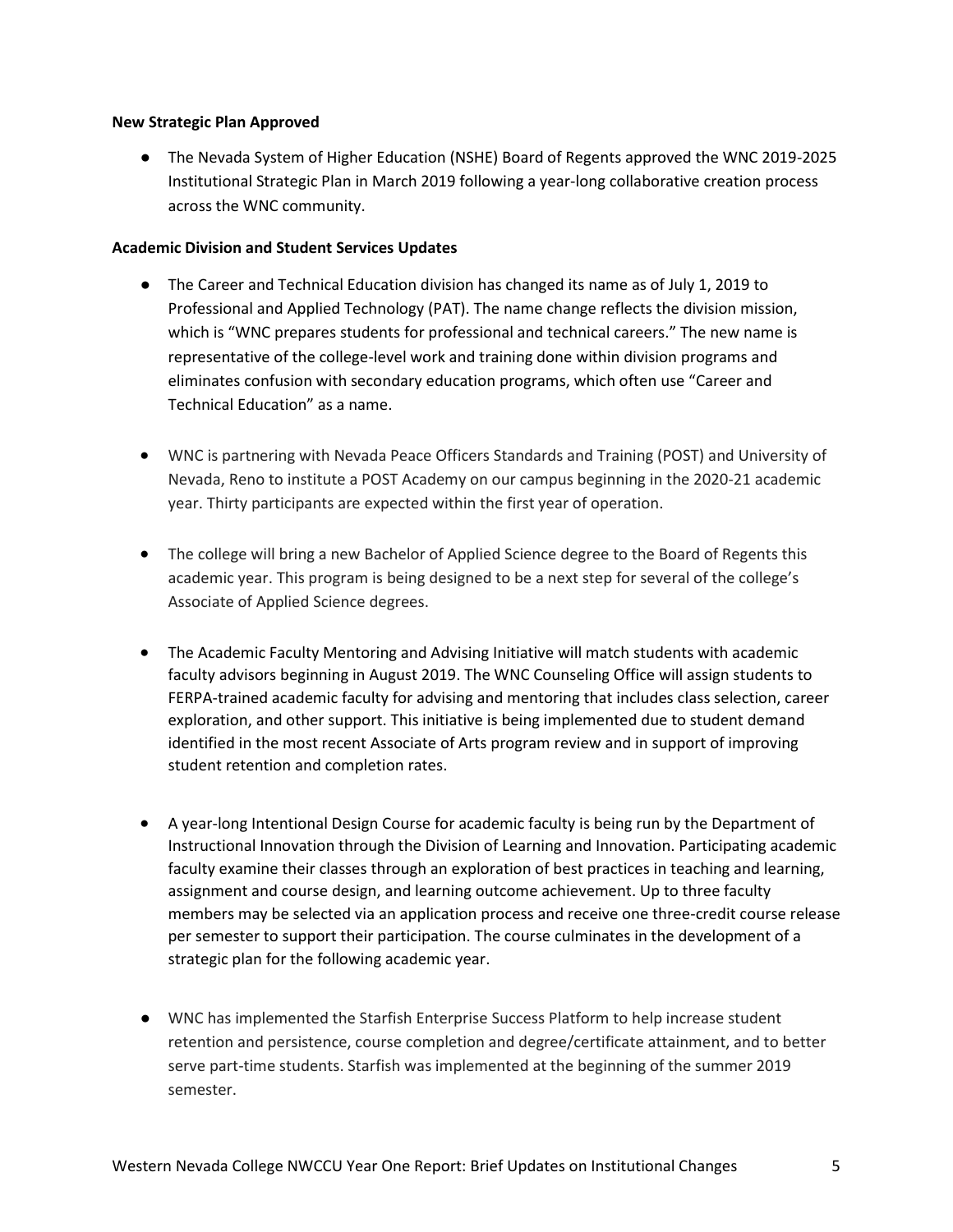- Beginning with the 2018-2019 Award Year, WNC disbursed \$143,834.13 in Nevada Promise Scholarships, which covered the full cost of registration fees for students who graduated from Nevada high school in 2018 and completed all the required steps to earn the scholarship during their senior year of high school. As of July 16, 2019 WNC has awarded \$276,516 in Nevada Promise Scholarships for the 2019-2020 Award Year, which will cover the full cost of registration fees for students who graduated from Nevada high school in 2018 or 2019 and completed all the required steps to earn the scholarship during their senior year of high school.
- **In February 2019, Ruffalo Noel Levitz Senior Executive Kevin Crockett and Vice President** Catherine Shultz visited WNC to provide enrollment, retention, and recruiting consultation. Out of their visit, WNC has prioritized action on the following recommendations:
	- o Use data to measure effectiveness of short-term recruitment (yield)
	- $\circ$  Enhance efforts focused on market penetration (communication, website)
	- o Enhance promotion of on and off campus events
	- o Increase the size of the student recruitment team
	- o Align financial aid and admissions
	- o Strengthen dual enrollment
	- o Implement faculty advising
	- o Create alternative programs
	- o Enhance activity in Fernley
	- o Enhance use of advisory group feedback

#### **New Standing Committees**

- Equity, Diversity, and Inclusion Committee oversees diversity, equity and inclusion as it relates to strategic planning and performance for the proposed standing committee.
- Healthy Campus and Environment Committee promotes physical, mental, emotional, and environmental wellness through implementation of programs across all WNC campuses and the communities they serve.
- The Information and Communication Technology Accessibility Committee (TICTAC) establishes standards of a college wide policy to ensure compliance with the 2017 Board of Regents policy and any and all applicable federal and state laws governing access by an individual with a disability to information and communication technology at WNC.
- Outreach and Enrollment Management Committee (OESC) identifies and implements best practices in outreach and enrollment of new and former students. The OESC oversees workgroups that advance and assess targeted strategies to impact recruiting and enrollment.

#### **Other Institutional Changes**

• In an effort to enhance the safety of students, faculty, staff and visitors to WNC, an agreement and memo of understanding was put in place, effective July 1, 2019, between the University of Nevada Reno and WNC to deliver effective, efficient and professional police and security services. This agreement combined staffing to enhance the level of safety and security services currently provided and to provide a law enforcement presence for immediate response to a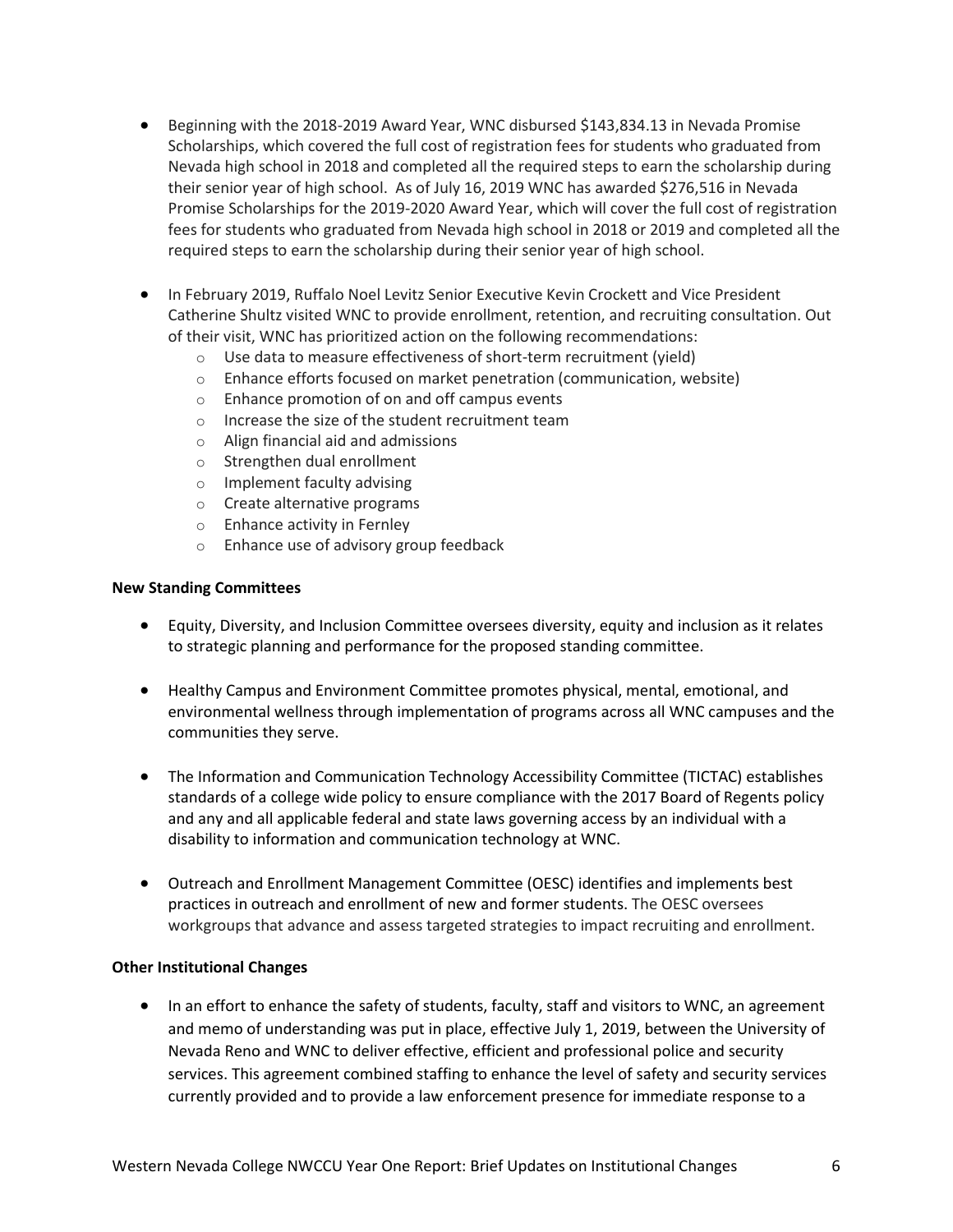critical event, as well as sharing of resources between the University of Nevada, Reno, Western Nevada College and the Carson City Sheriff's office.

● Th[e WNC public website](https://www.wnc.edu/) underwent a significant update in July 2019, with major design work completed by Webmaster Kaila Sankaran. The updated website improves usability and simplifies navigation for students, community members, and faculty and staff.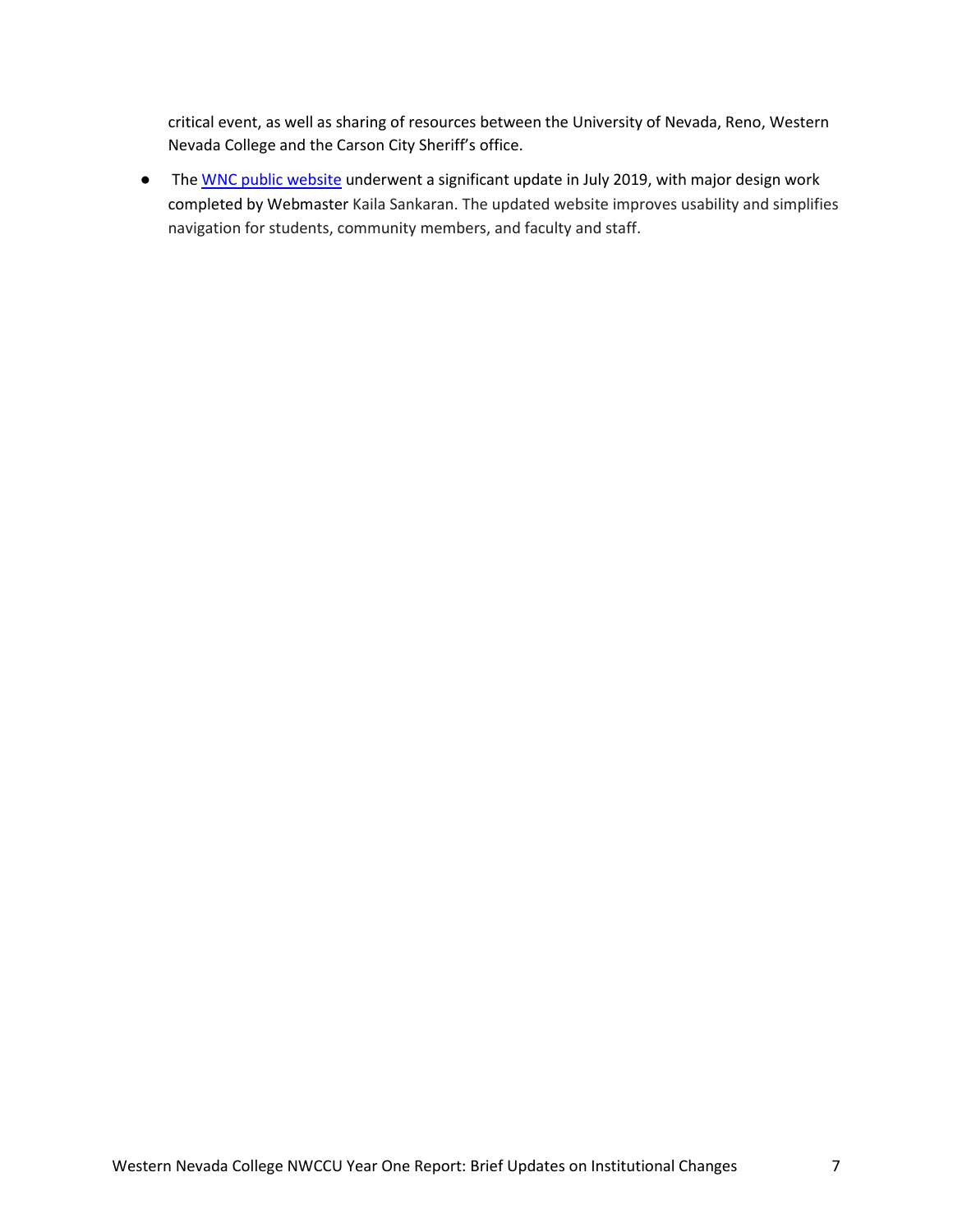## **Response to Topics Previously Requested by the Commission**

Following WNC's Spring 2018 Year Seven Self-Evaluation report and site visit, NWCCU gave WNC three recommendations. Recommendation 1 is to be addressed in a separate ad hoc report and site visit in Fall 2019. Recommendations 2 and 3 are addressed below as addenda to this Year One report.

#### **Recommendation 2 Addendum**

**Recommendation 2**: *Western Nevada College fully implement plans for catastrophic event(s) that significantly interrupts normal operations, resulting in a comprehensive continuity and recovery of operations plan (Standard 3.A.5).*

WNC has long included catastrophic event planning in its operations; however, this information was not included in our Spring 2018 Year Seven Report. Plans have been activated in actual campus disruptions, and the plans are reviewed, revised, and upgraded regularly. In response to NWCCU Recommendation 2, the college formed an Emergency Preparedness Advisory Group to identify the specific vulnerabilities, opportunities and barriers to the full implementation of the college's plans, and develop pathways to mitigation.

- 1. **Establishing and Defining Planning Leadership**: Under new executive leadership, coordination of continuity efforts has been delegated to the Environment Health and Safety department. The department works to 1) facilitate development of a college plan, 2) create a set of tools for unitlevel continuity planning, 3) coach and lead units towards planning and exercising of unit plans, and 4) report to executive leadership on progress. Emergency preparedness, operations, and recovery functions remain under the authority of the Vice President of Finance and Administrative Services. Designating a specific Continuity Coordinator has clarified responsibility for planning, testing, training, and exercising particular elements of preparedness plans, especially between Facilities, Public Safety, and Environmental Health and Safety offices.
- 2. **Active and Ongoing Continuity/Recovery Planning:** The Emergency Preparedness Advisory Group meets twice monthly to develop and refine the college Continuity of Operations Plan (COOP), the college Emergency Operations Plan (EOP), and unit level planning efforts (see [Exhibit A\)](https://drive.google.com/open?id=12ZnPa_8UI5N2VthBFMfNzVV6MugqBP5v). While WNC has had a strong EOP for many years, the advisory group keeps plans active through review and ongoing improvement, and provides a forum for needed recovery plan development and review.
- 3. **Creating Living Documents:** The Emergency Preparedness Advisory Group drafted a new Emergency Preparedness, Operations and Recovery Policy 11-2-1, which was approved by College Council on March 4, 2019. This new preparedness policy is intended to supplement the emergency operations plan that was approved by College Council in September 2015 and a new interim continuity of operations plan released June 2019. The advisory group's ability to review, exercise, and update the two plans on a regular basis is in line with best practices for emergency and continuity planning. Similarly, reporting units across the college worked with the advisory group to develop unit-level COOPs, representing an update from continuity self-study and needs analyses conducted in 2016.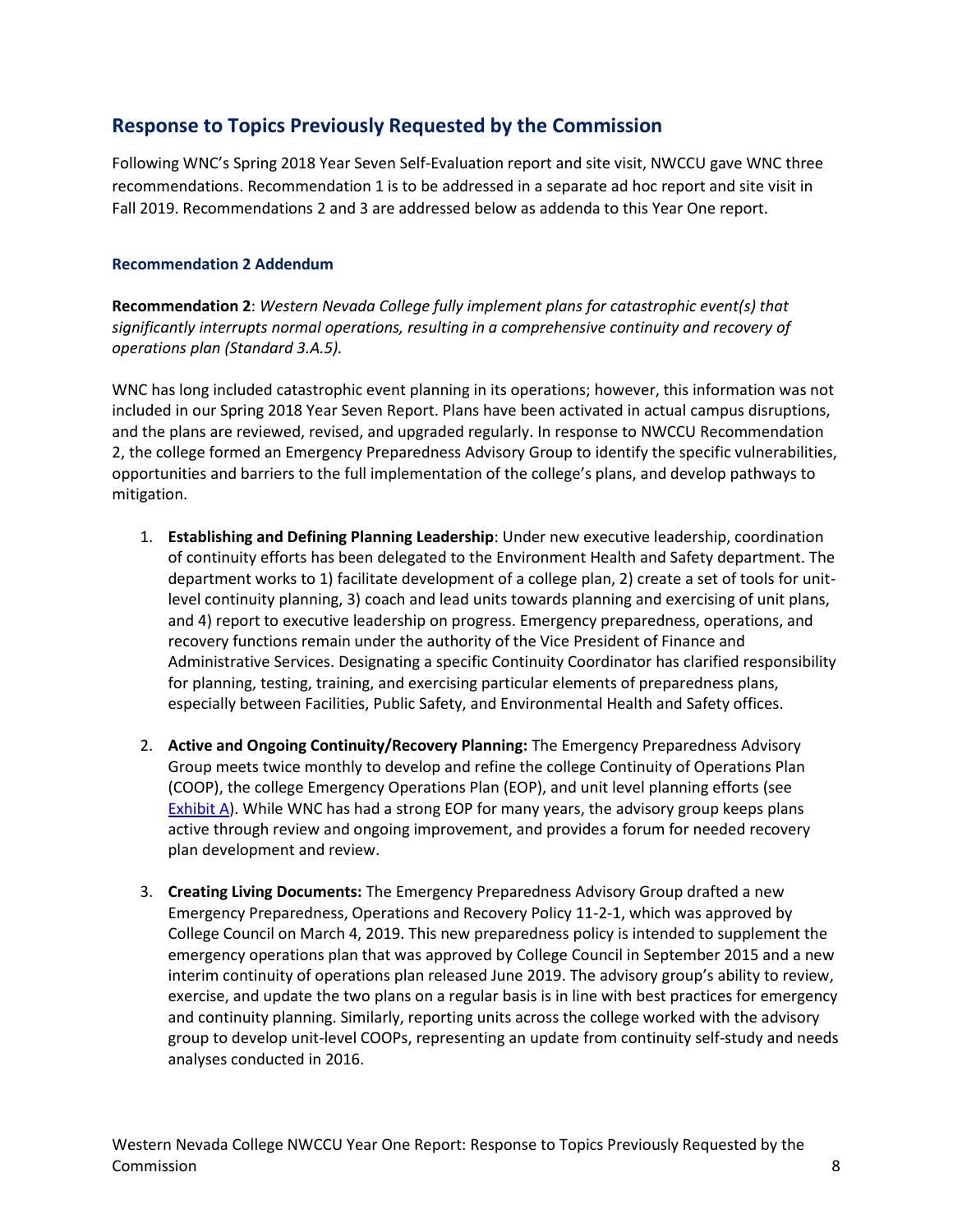4. **After Action Reporting**: After action reports are a critical component to fully implemented preparedness plans, as this documentation allows for analysis and continual improvement. All drills conducted now require an after action report submitted to the Continuity Coordinator. Minor business unit disruptions are considered limited COOP activation events, which will now also warrant after action reports.

#### **Recommendation 3 Addendum**

**Recommendation 3**: *That WNC evaluate holistically the alignment, correlation, and integration of programs and services, develop comprehensive plans that articulate priorities and guide decisions, and utilize assessments results that are a) based on meaningful institutionally identified indicators of achievement, and b) used for improvement by informing planning, decision making, and allocation of resources and capacity (Standards 3.A.4, 4.A.4, 4.A.5, 4.B.1).*

Beginning in 2017 and concluding at the end of 2018, the WNC and the wider community worked collaboratively to develop a new 2019-2025 institutional strategic plan. A critical focus for this new plan's development was the holistic integration and alignment of WNC programs and services to our mission, values, and core themes. The campus community wanted a plan that allowed for easier alignment of ongoing departmental goals and priorities to the larger institutional plan. There was also a clear need for responsiveness to changing priorities and challenges that would be incompatible with an inflexible institutional plan.

The new strategic plan, approved by the Nevada System of Higher Education (NSHE) Board of Regents on March 1, 2019, allows for this by focusing on annual program and department level strategic plans created in alignment with supervising units and assessed at the end of each calendar year. A summary of this cycle is represented on the below chart (se[e Exhibit B](https://drive.google.com/file/d/1XxOOqDBeIYvqxVtyw12lLBm21DpU7nhG/view?usp=sharing) for a more detailed overview):



Western Nevada College NWCCU Year One Report: Response to Topics Previously Requested by the Commission 9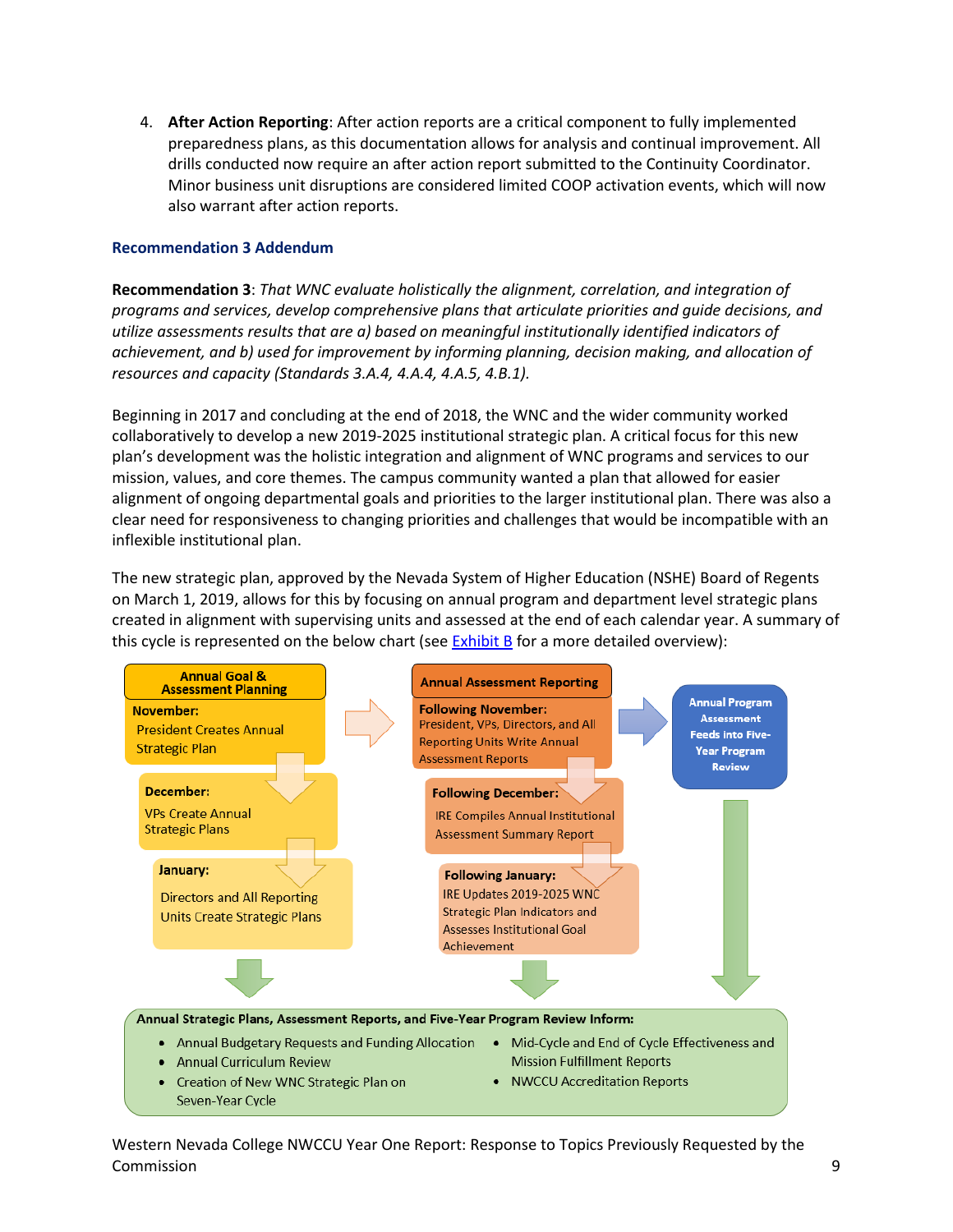The institutional strategic plan has been written with core themes representing WNC's major areas of focus (Transfer Education, Professional Education, and Lifelong Learning), and our institutional objectives organized under NSHE goals (Access, Success, Close the Achievement Gap, Workforce, and Research). This organizational structure allows for programs and services to more easily identify how their work is contributing to institutional priorities. The cycle of annual planning and assessment additionally allows reporting areas to document their work toward these goals, respond dynamically to new opportunities and challenges, and apply assessment results to new annual plans and projects. Taken as a whole, these collected annual reports facilitate holistic assessment of strategic plan alignment, institutional progress, and resource allocation.

The planning cycle begins with the President's Office, which creates an annual plan in alignment with the institution's strategic plan. Reported goals indicate alignment with specific core themes, objectives, and institutional key performance indicators (KPIs). The plan also articulates how progress toward these stated goals will be measured and assessed over the course of the year. The Vice Presidents then create their own annual plans in alignment with both the President's plan and with the institutional plan. Academic divisions, programs, and administrative areas then create their plans in alignment with the Vice President plan above them. At each level, annual plans articulate goals that are aligned with the offices above them and with the institution's strategic plan, as well as how they will measure progress toward achievement of these goals.

At the end of the fall semester, all areas submit annual assessment reports that include progress toward achieving stated goals, how assessment results will be used to inform projects and planning moving forward, identified needs for additional budgetary support, and recommendations for the upcoming year. These assessment reports coincide with the beginning of the budgetary cycle, allowing for formal budgetary requests to be made with supporting assessment data collected over the course of the prior year. The Budget Committee overseeing resource allocation requests has updated their request process to require alignment of requests to specific strategic plan core themes, objectives, and indicators (see [Exhibit C\)](https://drive.google.com/file/d/1xHgqQ78ouhWkokq_D3JLMjHTvvXr2Ye8/view?usp=sharing).

Holistic analysis of plan alignment and progress toward institutional goals is conducted across multiple areas. The President and Vice Presidents complete a comprehensive review of their reporting units in order to offer guidance and feedback regarding alignment with current institutional priorities and application of assessment results to upcoming plans. Assessment and Planning Lead Faculty, a newly created position to help oversee and guide academic program planning and assessment, work with Academic Division Directors to review course-level and program-level assessments to ensure comprehensive assessment of student learning outcomes and meaningful application of assessment results. The Academic Planning and Assessment Cycles Workgroup brings academic faculty and division directors together with IRE and the VP of Instruction and Institutional Effectiveness to evaluate the functionality of cycle timelines for academic programs. This workgroup was formed in response to questions about when planning and assessment should occur in order to have the most meaningful application and impact on curriculum changes, budgetary requests, and related course and program management. The Program Assessment and Review Committee (PARC) facilitates five-year program review of academic programs and administrative areas, reviewing collections of past annual assessments as a whole for trends, challenges, and progress over time in order to guide improvement and planning moving forward. The Strategic Planning for Institutional Excellence (SPFIE) committee reviews annual reports from all standing committees for alignment with and progress toward institutional goals, and provides guidance for committee structure and planning moving forward based on reviewed reports. Additionally, SPFIE adapted, with permission, an institutional effectiveness (IE)

Western Nevada College NWCCU Year One Report: Response to Topics Previously Requested by the **Commission** 10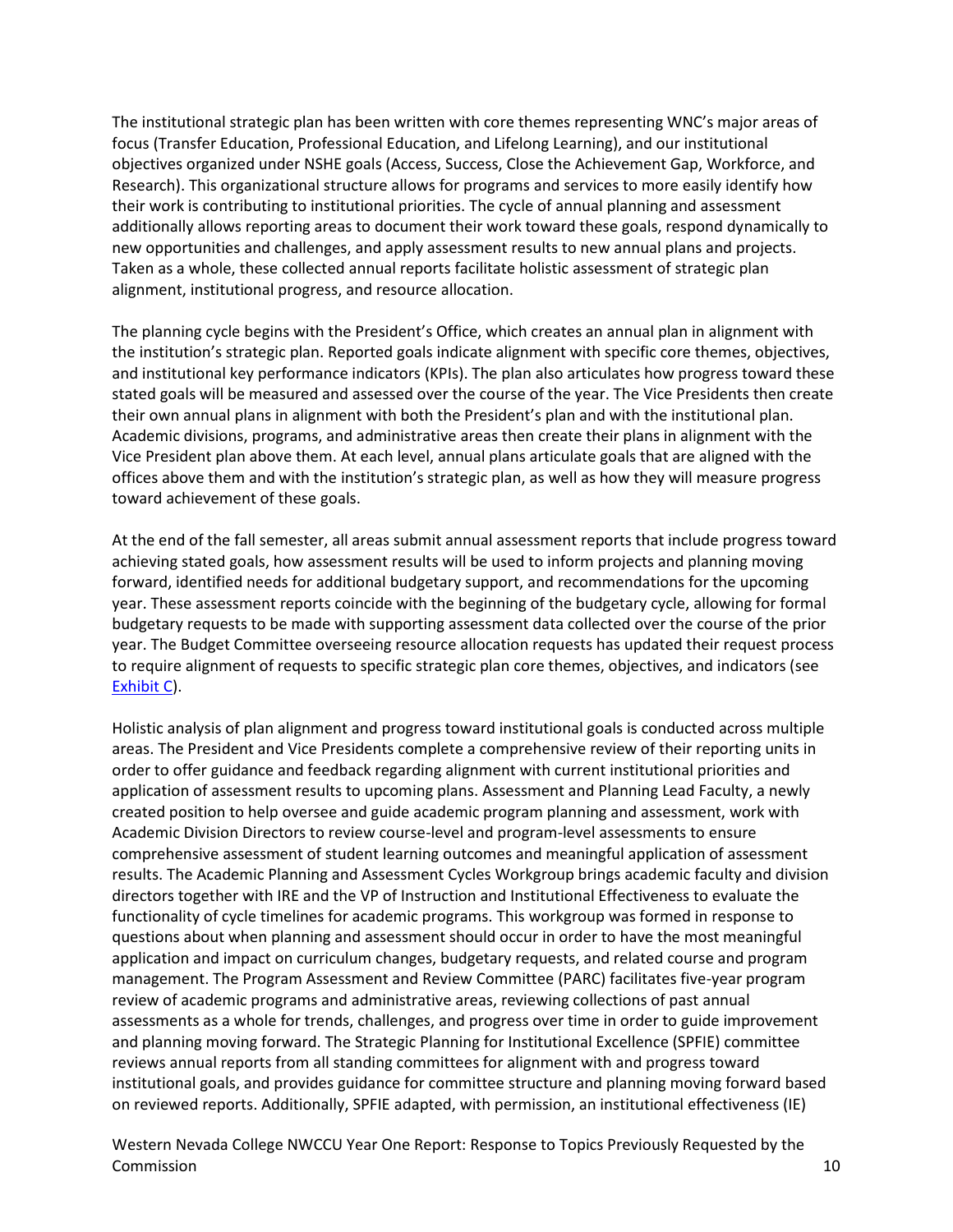rubric from the State University of New York System in order to conduct a holistic annual assessment of WNC's planning and assessment processes (see  $Exhibit D$ ). The first such assessment was conducted in January 2019, with plans to continue conducting IE assessment annually.

Annual strategic plans, assessment summary reports, mission fulfillment reports, IE assessments, and program reviews are shared with the campus community online via [WNC's public](https://www.wnc.edu/institutional-research/strategic-planning/) website an[d WestNET](https://intranet.wnc.edu/assessment/)  [intranet](https://intranet.wnc.edu/assessment/) (intranet link requires login). Significant assessment projects, completed academic and administrative goals, and other successes are celebrated at college and division meetings, as well as in the Western Weekly college newsletter (se[e Exhibit E\)](https://drive.google.com/file/d/1kuGUoSM7SK_bCQqB7B480QOSdCf105hb/view?usp=sharing).

The Office of Institutional Research and Effectiveness (IRE) is instrumental in facilitating, collecting, reporting, and guiding planning and assessment efforts campus-wide. The IRE Office completes regular assessment summary reports, annual mission fulfillment reports, maintains comprehensive institutional data dashboards, and works with departments on ad hoc reports and requests to support planning and assessment. The Planning and Assessment Coordinator position within IRE has been moved from a temporary to permanent position, demonstrating WNC's commitment to supporting and maintaining comprehensive planning and assessment cycles. In addition, the Director and Programmer/Analyst positions within IRE have moved from part-time shared services with Great Basin College to full-time positions dedicated to WNC. With three full-time positions, IRE has a greatly improved capacity to support planning and assessment.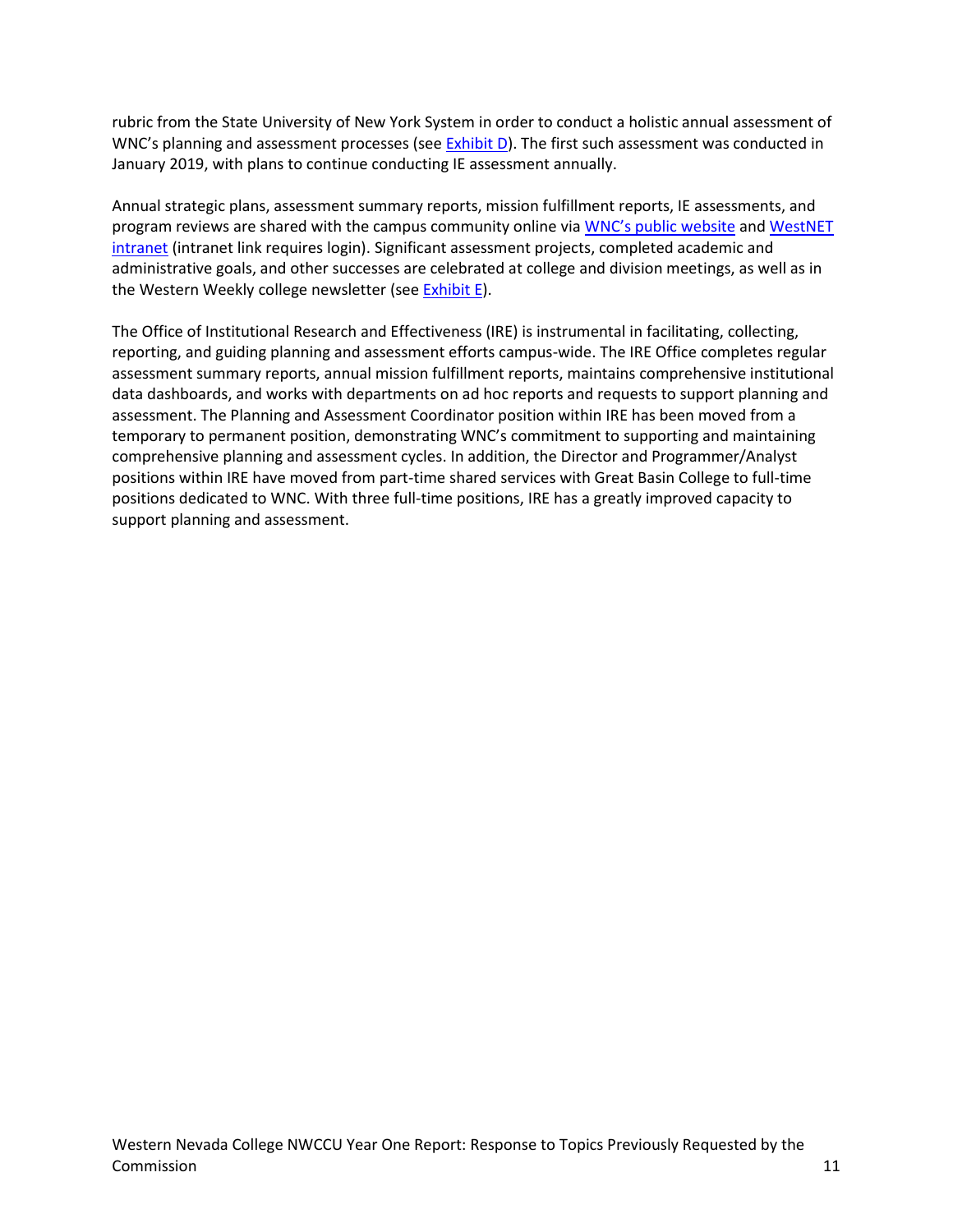### **Executive Summary of Eligibility Requirements 2 and 3**

**2. AUTHORITY:** Created in 1971, Western Nevada College is one of eight member institutions operating as the Nevada System of Higher Education (NSHE). NSHE operates under the authority of the Nevada Constitution, Nevada statutes, and NSHE policies.

The *WNC Policy Manual* contains provisions that define the authority, roles, and responsibilities of the college entities that facilitate the functioning and operation of WNC.

WNC is accredited by the Northwest Commission on Colleges and Universities.

**3. MISSION AND CORE THEMES:** Western Nevada College's Mission and Core Themes (2019-2025) were approved by the NSHE Board of Regents in March 2019. The mission and core themes development resulted from a collaboration of internal and external community stakeholders, including students, staff, faculty, and regional leaders, ensuring that it reflects the needs of WNC's service area and can be easily understood by the wider community.

### **Standard 1.A: Mission**

#### *1.A.1: The institution has a widely published mission statement, approved by its governing board, that articulates a purpose appropriate for an institution of higher learning, gives direction for its efforts, and derives from, and is generally understood by, its community.*

**Mission Statement:** WNC contributes to solutions for the 21st century by providing effective educational pathways for the students and communities of Nevada.

The Board of Regents of the Nevada System of Higher Education approved the mission statement of the 2019-2025 Western Nevada College Strategic Plan in March 2019.

The mission statement is posted online, included in the print and digital versions of the annually updated *Academic Program Guide*, on posters in classrooms, hallways, and common areas throughout the campuses, and as a rotating slide on informational screens in common areas.

The mission statement sets forth a purpose that is appropriate for an institution of higher education and the mission of a comprehensive public community college. It focuses on the diverse and meaningful educational pathways that we provide for our students and communities. These pathways include transfer degrees for students continuing their education at the university level, professional degrees and certificates designed to match the workforce skills needed for today's Nevada, and a wide range of continuing educational opportunities for personal enrichment and professional development.

The mission statement was developed in collaboration with internal and external community stakeholders, including students, staff, faculty, and regional leaders, ensuring that it reflects the needs of our service area and can be easily understood by the wider community.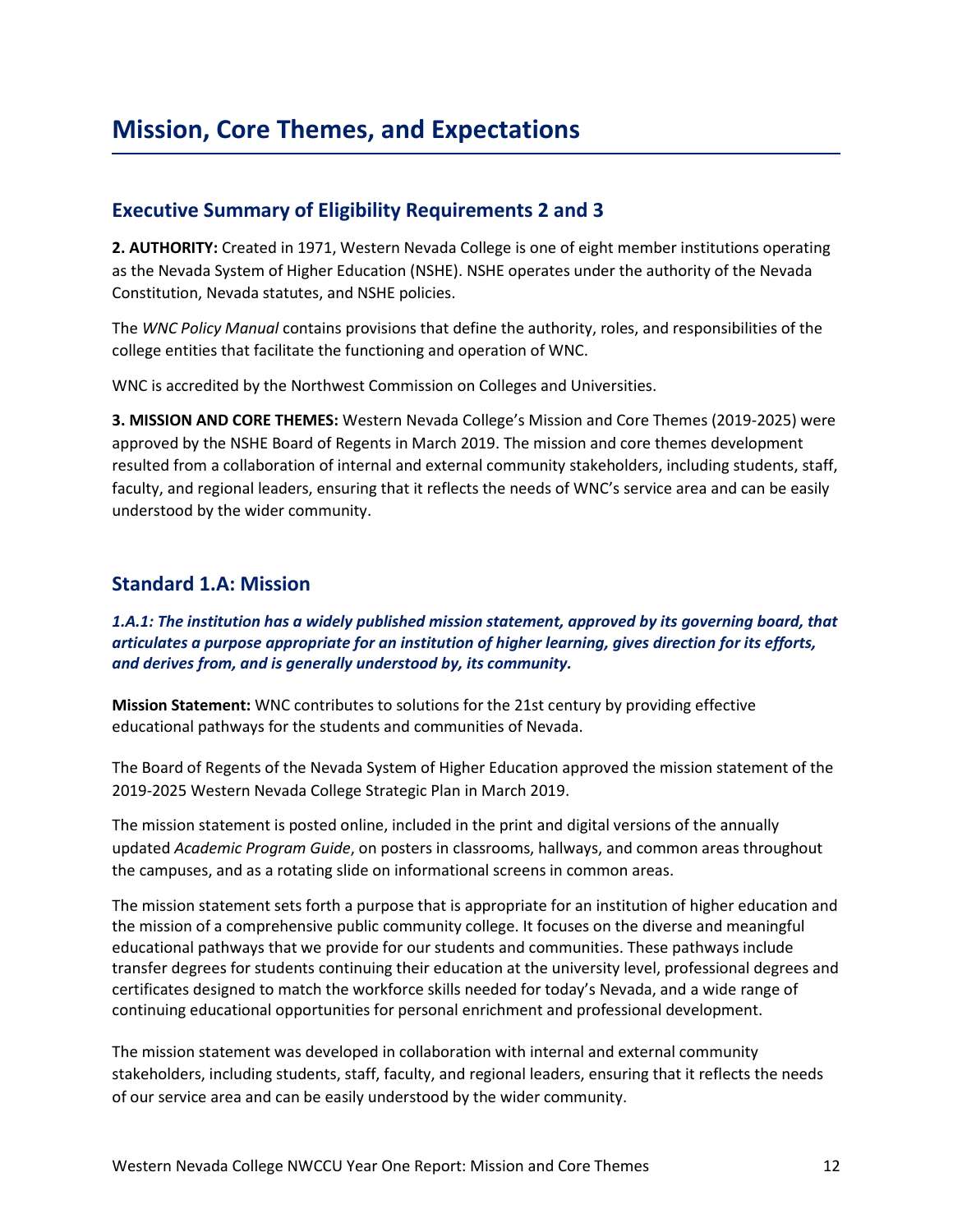#### *1.A.2: The institution defines mission fulfillment in the context of its purpose, characteristics, and expectations. Guided by that definition, it articulates institutional accomplishments or outcomes that represent an acceptable threshold or extent of mission fulfillment.*

WNC developed its mission statement through a lengthy and inclusive process that involved members of both the College and the communities it serves. In doing so, WNC ensured that the mission statement encapsulated the characteristics, purposes, and expectations essential to providing higher education opportunities that meet the needs of its students.

The mission statement guides the development of institutional priorities which inform WNC's strategic planning process through three core themes: Transfer Education, Professional Education, and Lifelong Learning. These themes serve as pillars of the institution's mission and individually embody its key elements. Additionally, WNC has adopted NSHE goals to serve as broad objective areas shared under each core theme: Access, Success, Close the Achievement Gap, Workforce, and Research. NSHE developed and adopted this set of goals in 2018 as a collaboration between the Board of Regents and the chancellor. This set of goals represents a clear statement of focus from system governance and a shift in the way system-wide leadership is articulated. The NSHE goals provide a framework for institutional reporting and system level discussions on progress and institutional alignment within the state. Progress toward meeting specific objectives within each NSHE goal area is measured by key performance indicators (KPIs) at the institutional level. Annual academic program and administrative area strategic plans are in alignment with the institutional plan and allow academic programs and administrative offices to create localized performance indicators that better reflect dynamic initiatives and priorities.

The *Annual Mission Fulfillment Report,* along with associated data trends and summaries produced by IRE, present updates on mission fulfillment and strategic plan achievement. This report is reviewed by WNC leadership, SPFIE, the Accreditation Committee, and is shared with the wider WNC community through the public website and WNC intranet. This report is highlighted in all-college presentations during Welcome Back week at the start of each academic year. In the past, WNC has defined mission fulfillment as meeting or exceeding at least 90% of thresholds across all of the core theme objectives. The new institutional plan structure differs significantly with KPIs measured across all themes in many cases; goal areas adopted from NSHE provide a convenient structure but also require careful consideration of weighting to appropriately represent mission fulfillment for a community college. The process for defining thresholds for each indicator is ongoing and will involve college-wide collaborations as the productive alignment of annual area plans depends upon the clear guidance and feedback to all areas and departments. Thresholds will be in place during the fall 2019 semester.

## **Standard 1.B: Core Themes**

#### *1.B.1: The institution identifies core themes that individually manifest essential elements of its mission and collectively encompass its mission.*

For the 2019-2025 institutional strategic plan, WNC has decided on three core themes that encompass the educational pathways included in our mission statement:

● **Transfer Education**: Associate of Arts (AA), Associate of Science (AS), and Associate of Business (AB) degrees that may be transferred to four-year institutions and applied toward the completion of a bachelor's degree.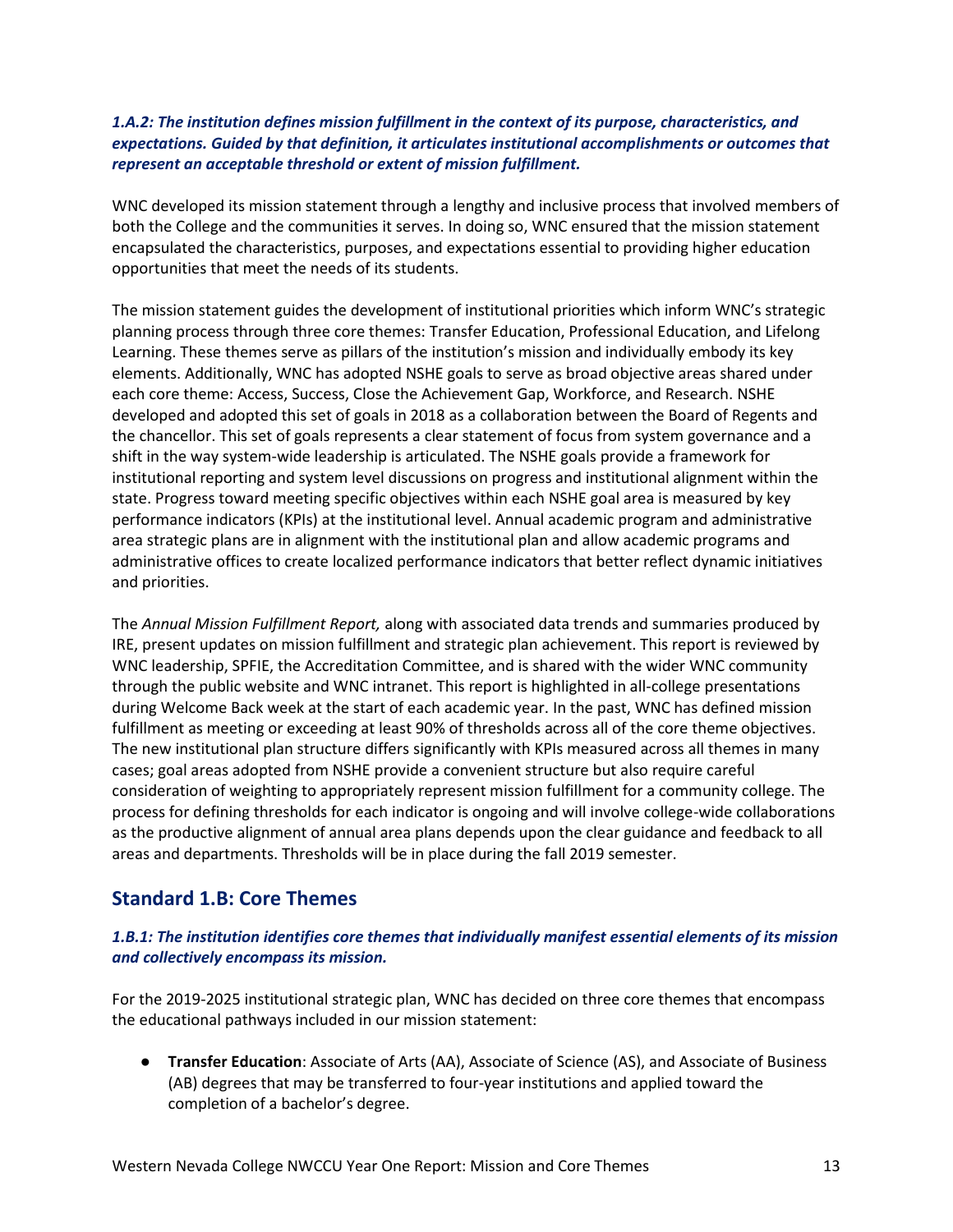- **Professional Education**: Associate of Applied Science (AAS), Bachelor of Applied Science (BAS), and professional certificate programs that prepare students to enter the workforce or advance their careers.
- **Lifelong Learning**: Continuing education or credit courses taken for personal enrichment, professional development, or skill enhancement.

Centering our core themes on the educational pathways we provide builds a framework focused directly on our students and their achievements. Transfer education and professional education pathways serve our students and the communities in which they live by advancing career opportunities and imparting skills to successfully navigate our increasingly complex and connected world. Lifelong learning is both a product of and a purpose for a community college, recognizing that educational opportunities outside of formal degree paths drive innovation and access for all populations of learners.

#### *1.B.2: The institution establishes objectives for each of its core themes and identifies meaningful, assessable, and verifiable indicators of achievement that form the basis for evaluating accomplishment of the objectives of its core themes.*

WNC has adopted NSHE's five goal areas of Access, Success, Close the Achievement Gap, Workforce, and Research as a framework to organize objectives shared across all three core themes. Organizing our objectives under NSHE's five goal areas allows for clear alignment between WNC and NSHE, while sharing objectives across all three of our core themes ensures that we monitor achievement of these critical goal areas throughout all educational pathways. Under each objective, specific KPIs measure progress toward success for each core theme. The chart on the following two pages demonstrates this structure.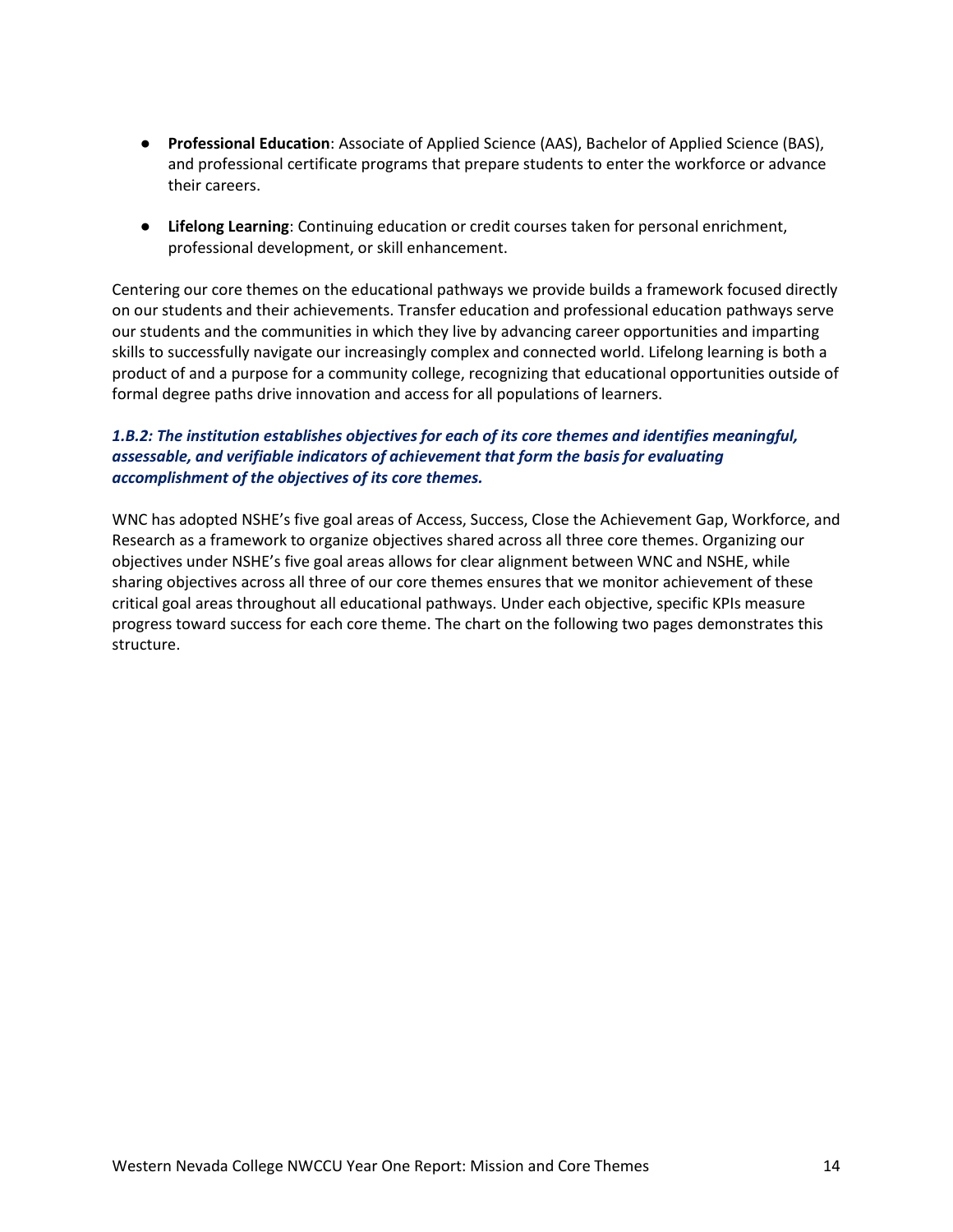## **WNC Institutional Core Themes and Objectives Grid**

|                                                                            |                                                                                                                       |                                                                                           | <b>WNC Core Themes</b>                                                                    |                                                                            |
|----------------------------------------------------------------------------|-----------------------------------------------------------------------------------------------------------------------|-------------------------------------------------------------------------------------------|-------------------------------------------------------------------------------------------|----------------------------------------------------------------------------|
|                                                                            |                                                                                                                       | <b>Transfer Education</b>                                                                 | <b>Professional Education</b>                                                             | <b>Lifelong Learning</b>                                                   |
| <b>NSHE Goals</b>                                                          | <b>WNC Institutional</b><br><b>Objectives</b>                                                                         | Key Performance<br><b>Indicators</b>                                                      | Key Performance<br><b>Indicators</b>                                                      | Key Performance<br><b>Indicators</b>                                       |
| <b>Access: Increase</b><br>participation in<br>postsecondary<br>education  | <b>WNC provides access to</b><br>educational pathways<br>and opportunities                                            | <b>Fall Enrollment</b><br>% <18 yr olds/Dual                                              | <b>Fall Enrollment</b><br>% <18 yr olds/Dual                                              | Annual enrollment<br>(unique and total<br>headcount)<br>% <18 yr olds/Dual |
|                                                                            |                                                                                                                       | Enrollment<br>% 18-24 yr olds<br>% 25+ yr olds                                            | Enrollment<br>% 18-24 yr olds<br>% 25+ yr olds                                            | Enrollment<br>% 18-24 yr olds<br>% 25+ yr olds                             |
|                                                                            | WNC students make an<br>efficient transition from<br>preparatory to college<br>level coursework                       | Length of time to<br>enrollment in college-<br>level coursework                           | Length of time to<br>enrollment in college-<br>level coursework                           | Adult Language and<br><b>Literacy SLOs</b>                                 |
|                                                                            |                                                                                                                       | Length of time to<br>completion of college-<br>level coursework                           | Length of time to<br>completion of college-<br>level coursework                           |                                                                            |
|                                                                            |                                                                                                                       | Developmental course<br>pass rates                                                        | Developmental course<br>pass rates                                                        |                                                                            |
|                                                                            |                                                                                                                       | Rates of enrollment in<br>college-level courses<br>after passing<br>developmental courses | Rates of enrollment in<br>college-level courses<br>after passing<br>developmental courses | Rates of co-enrollment<br>in credit courses                                |
|                                                                            | <b>WNC provides equitable</b><br>access for students<br>regionally and<br>demographically                             | Participation by county,<br>age group,<br>race/ethnicity                                  | Participation by county,<br>age group,<br>race/ethnicity                                  | Participation by county                                                    |
|                                                                            | <b>WNC provides access to</b><br>dual credit pathways                                                                 | Participation in dual<br>credit pathways toward<br>transfer degrees                       | Participation in dual<br>credit pathways toward<br>certification                          | Participation by high<br>school students, college<br>preparatory pathways  |
| <b>Success: Improve</b>                                                    | <b>WNC supports student</b>                                                                                           | <b>Graduation Rates</b>                                                                   | <b>Graduation Rates</b>                                                                   | Completion rates                                                           |
| completions/student<br>success rates and                                   | learning, progress, and<br>completion                                                                                 | <b>IPEDS Education</b><br>Outcomes                                                        | <b>IPEDS Education</b><br>Outcomes                                                        |                                                                            |
| increase the number of<br>individuals with a post-<br>secondary credential |                                                                                                                       | Number of<br>degree/certificates<br>awarded                                               | Number of<br>degree/certificates<br>awarded                                               | Number of successful<br>completions                                        |
|                                                                            |                                                                                                                       | Persistence and<br><b>Retention Rates</b>                                                 | Persistence and<br><b>Retention Rates</b>                                                 |                                                                            |
|                                                                            | <b>WNC advances student</b><br>achievement of learning<br>outcomes at course,<br>program, and<br>institutional levels | SLO achievement rates<br>for institution, program                                         | SLO achievement rates<br>for institution, program                                         | Engagement survey                                                          |
|                                                                            | <b>WNC builds student</b><br>engagement with<br>education and the WNC<br>community                                    | <b>CCSSE/Noel Levitz</b><br><b>Survey Results</b>                                         | <b>CCSSE/Noel Levitz</b><br><b>Survey Results</b>                                         |                                                                            |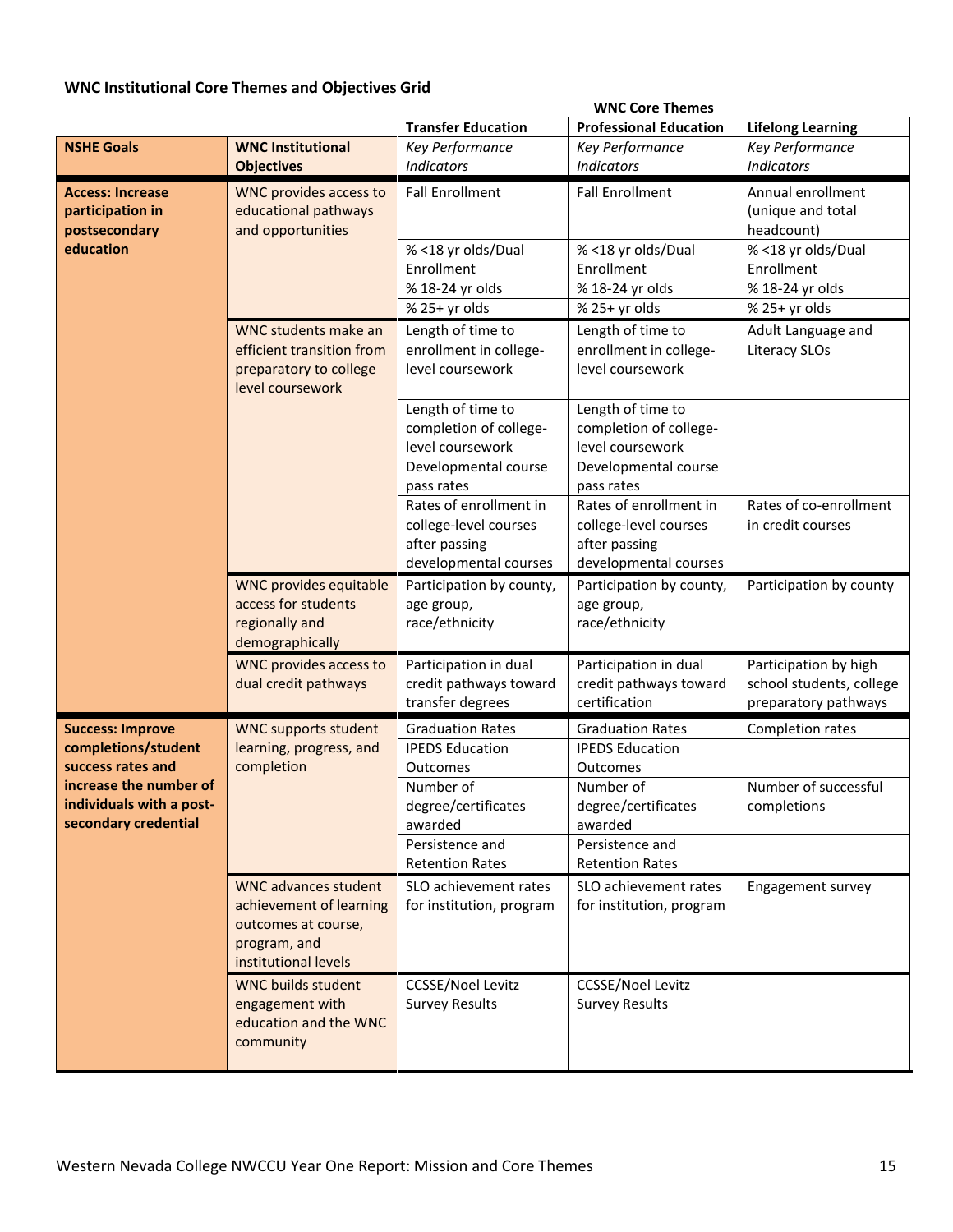### *WNC Institutional Core Themes and Objectives Grid Continued*

|                                | <b>WNC Core Themes</b>                             |                                                                                                                                                           |                                                                               |                                           |
|--------------------------------|----------------------------------------------------|-----------------------------------------------------------------------------------------------------------------------------------------------------------|-------------------------------------------------------------------------------|-------------------------------------------|
|                                |                                                    | <b>Transfer Education</b>                                                                                                                                 | <b>Professional Education</b>                                                 | <b>Lifelong Learning</b>                  |
| <b>NSHE Goals</b>              | <b>WNC Institutional</b>                           | Key Performance                                                                                                                                           | Key Performance                                                               | Key Performance                           |
|                                | <b>Objectives</b>                                  | Indicators                                                                                                                                                | <b>Indicators</b>                                                             | <b>Indicators</b>                         |
| <b>Close the achievement</b>   | <b>WNC</b> identifies and                          | Enrollment by                                                                                                                                             | Enrollment by                                                                 | Enrollment by                             |
| gap among                      | closes achievement                                 | Race/Ethnicity                                                                                                                                            | Race/Ethnicity                                                                | Race/Ethnicity and                        |
| underserved student            | gaps across student                                |                                                                                                                                                           |                                                                               | identified employment                     |
| populations                    | populations by<br>supporting achievement           | Number                                                                                                                                                    | Number                                                                        | barriers                                  |
|                                | across demographic                                 | Degree/Certificates by                                                                                                                                    | Degree/Certificates by                                                        | Completion rate by<br>race/ethnicity, by  |
|                                | groups in traditional                              | Race/Ethnicity                                                                                                                                            | Race/Ethnicity                                                                | employment barrier                        |
|                                | and non-traditional                                | <b>Graduation Rates by</b>                                                                                                                                | <b>Graduation Rates by</b>                                                    |                                           |
|                                | fields                                             | Race/Ethnicity                                                                                                                                            | Race/Ethnicity                                                                |                                           |
|                                |                                                    | Persistence by                                                                                                                                            | Persistence by                                                                |                                           |
|                                |                                                    | Race/Ethnicity                                                                                                                                            | Race/Ethnicity                                                                |                                           |
|                                |                                                    | <b>Enrollment</b> and                                                                                                                                     | Enrollment and                                                                |                                           |
|                                |                                                    | completion for students                                                                                                                                   | completion for students                                                       |                                           |
|                                |                                                    | in non-traditional fields                                                                                                                                 | in non-traditional fields                                                     |                                           |
|                                |                                                    | (NAPE/PIPE)                                                                                                                                               | (NAPE/PIPE)                                                                   |                                           |
|                                | <b>WNC sustains a learning</b><br>environment that | <b>CCSSE/Noel Levitz</b><br><b>Survey Results</b>                                                                                                         | <b>CCSSE/Noel Levitz</b><br><b>Survey Results</b>                             |                                           |
|                                | promotes equity and                                |                                                                                                                                                           |                                                                               |                                           |
|                                | inclusion                                          |                                                                                                                                                           |                                                                               |                                           |
| <b>Workforce:</b>              | WNC responds to the                                | Percentage of NSHE in-                                                                                                                                    | Percentage of NSHE in-                                                        | Number of programs                        |
| <b>Collaboratively address</b> | needs of industry and                              | demand occupations                                                                                                                                        | demand occupations                                                            | and courses that are                      |
| the challenges of the          | provides effective                                 | with established WNC                                                                                                                                      | with established WNC                                                          | career prep/workforce                     |
| workforce and industry         | pathways for students                              | pathways                                                                                                                                                  | pathways                                                                      | training, and number of                   |
| education needs of             | toward in-demand                                   |                                                                                                                                                           |                                                                               | those that are for NSHE                   |
| <b>Northern Nevada</b>         | occupations                                        |                                                                                                                                                           |                                                                               | in-demand occupations                     |
| populations                    |                                                    | Student participation in<br>WNC pathways leading                                                                                                          | Student participation in<br>WNC pathways leading                              | Number students<br>participating in       |
|                                |                                                    | to NSHE in-demand                                                                                                                                         | to NSHE in-demand                                                             | workforce training                        |
|                                |                                                    | pathways                                                                                                                                                  | pathways                                                                      | programs/courses, and                     |
|                                |                                                    |                                                                                                                                                           |                                                                               | # participating in those                  |
|                                |                                                    |                                                                                                                                                           |                                                                               | programs/courses for                      |
|                                |                                                    |                                                                                                                                                           |                                                                               | NSHE in-demand                            |
|                                |                                                    |                                                                                                                                                           |                                                                               | occupations                               |
|                                |                                                    | Percentage of students                                                                                                                                    | Percentage of students                                                        | Percentage of students                    |
|                                |                                                    | who transition to next                                                                                                                                    | who transition to next                                                        | who participate in                        |
|                                |                                                    | level training or                                                                                                                                         | level training or                                                             | workforce training                        |
|                                |                                                    | workforce (NSHE in-                                                                                                                                       | workforce (NSHE in-                                                           | programs/courses, and                     |
|                                |                                                    | demand occupations)                                                                                                                                       | demand occupations)                                                           | percentage that are for<br>NSHE in-demand |
|                                |                                                    |                                                                                                                                                           |                                                                               | occupations                               |
| <b>Research: Co-develop</b>    | <b>WNC contributes to</b>                          |                                                                                                                                                           | Rather than having separate KPIs for this objective, progress in this area is |                                           |
| solutions to the critical      | solutions to the critical                          |                                                                                                                                                           |                                                                               |                                           |
| issues facing 21st             | issues facing 21st                                 | measured by evaluating the success of innovative projects and initiatives<br>aimed at increasing access and student success, closing the achievement gap, |                                                                               |                                           |
| century Nevada and             | century Nevada                                     |                                                                                                                                                           | and preparing students for the workforce. Successful initiatives will have a  |                                           |
| raise the overall              |                                                    | positive impact on KPIs in these other goal areas.                                                                                                        |                                                                               |                                           |
| research profile               |                                                    |                                                                                                                                                           |                                                                               |                                           |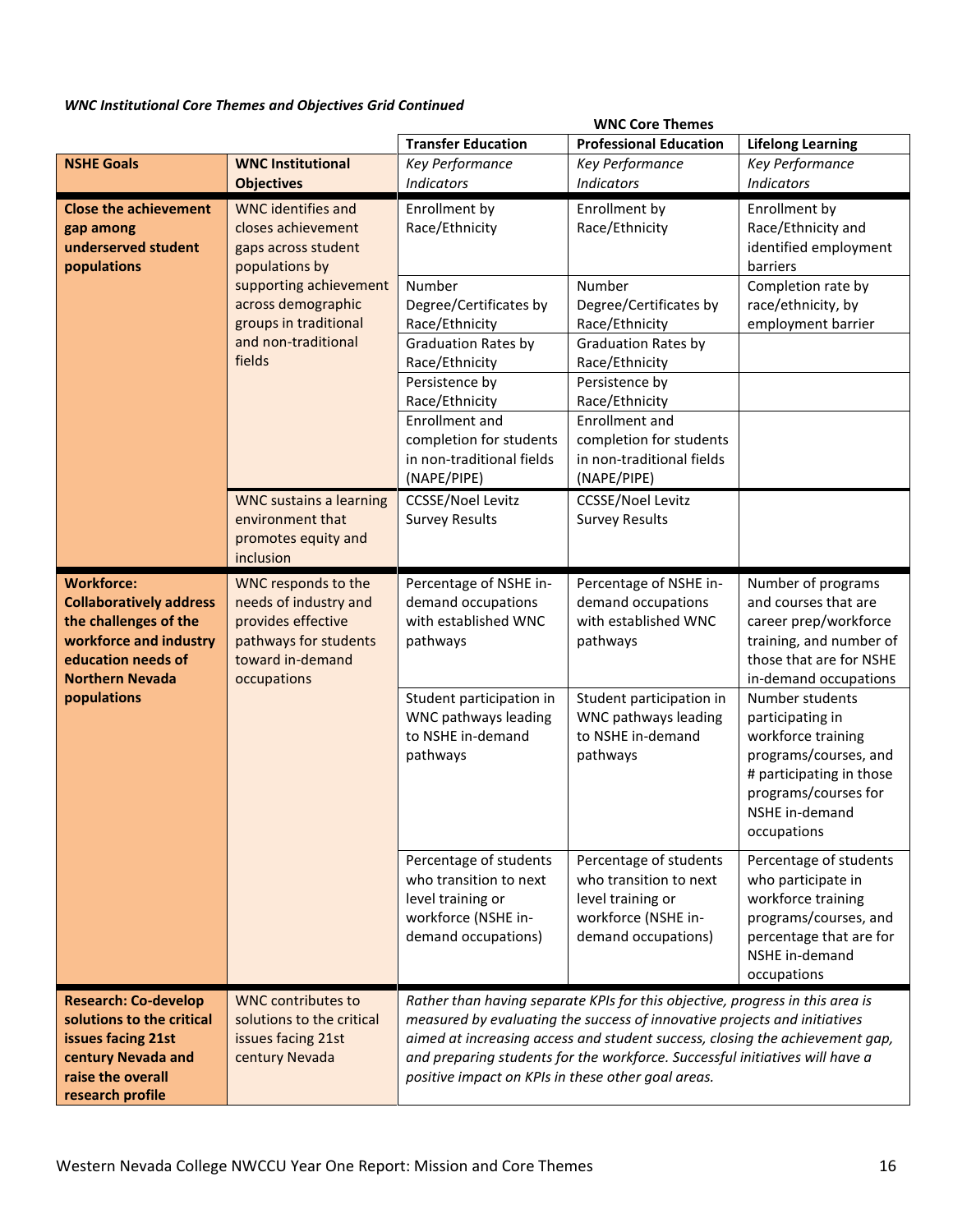#### **Objectives, Key Performance Indicators, and Rationale**

All goal areas and objectives are shared across all three educational pathway core themes. Similarly, KPIs are shared across applicable core theme pathways. The rationale for selected KPIs can be best explored by reviewing how each goal area and its specific objectives interacts with each educational pathway core theme.

#### **Goal Area: Access**

● **Objective**: WNC provides access to educational pathways and opportunities.

| KPI:                                                      | <b>Shared Across Core Themes:</b>             |
|-----------------------------------------------------------|-----------------------------------------------|
| Fall enrollment                                           | Transfer, Professional, and Lifelong Learning |
| Percentage of students under 18<br>and in Dual Enrollment | Transfer, Professional, and Lifelong Learning |
| Percentage of students 18-24 years old                    | Transfer, Professional, and Lifelong Learning |
| Percentage of students 25+ years old                      | Transfer, Professional, and Lifelong Learning |

**Rationale**: In order to ensure that WNC is providing access to educational pathways and opportunities, it is important to monitor fall enrollment numbers across all core theme areas. Breaking these enrollment numbers down by age additionally gives insight into how accessible each pathway is for younger students who may still be in high school, for students of traditional college age, and for older adult learners.

● **Objective**: WNC students make an efficient transition from preparatory to college level coursework.

| KPI:                                          | <b>Shared Across Core Themes:</b>          |
|-----------------------------------------------|--------------------------------------------|
| Developmental course pass rates               | <b>Transfer and Professional Education</b> |
| Rates of enrollment in college-level courses  | <b>Transfer and Professional Education</b> |
| after passing developmental courses           |                                            |
| Length of time to enrollment in college-level | <b>Transfer and Professional Education</b> |
| coursework                                    |                                            |
| Length of time to completion of college-level | <b>Transfer and Professional Education</b> |
| coursework                                    |                                            |
| Adult Language and Literacy                   | Lifelong Learning                          |
| student learning outcome achievement          |                                            |
| Rates of co-enrollment in credit courses      | Lifelong Learning                          |

**Rationale:** Providing preparatory and developmental coursework increases student access to degree, certificate, and other educational pathways. Rates of success in developmental courses and subsequent enrollment in credit-bearing courses indicate efficiency in preparing students to succeed. Additionally, the length of time for that enrollment into college-level coursework, as well as how long it takes to successfully complete that coursework, indicate how accessible our transfer and professional education pathways are for our students.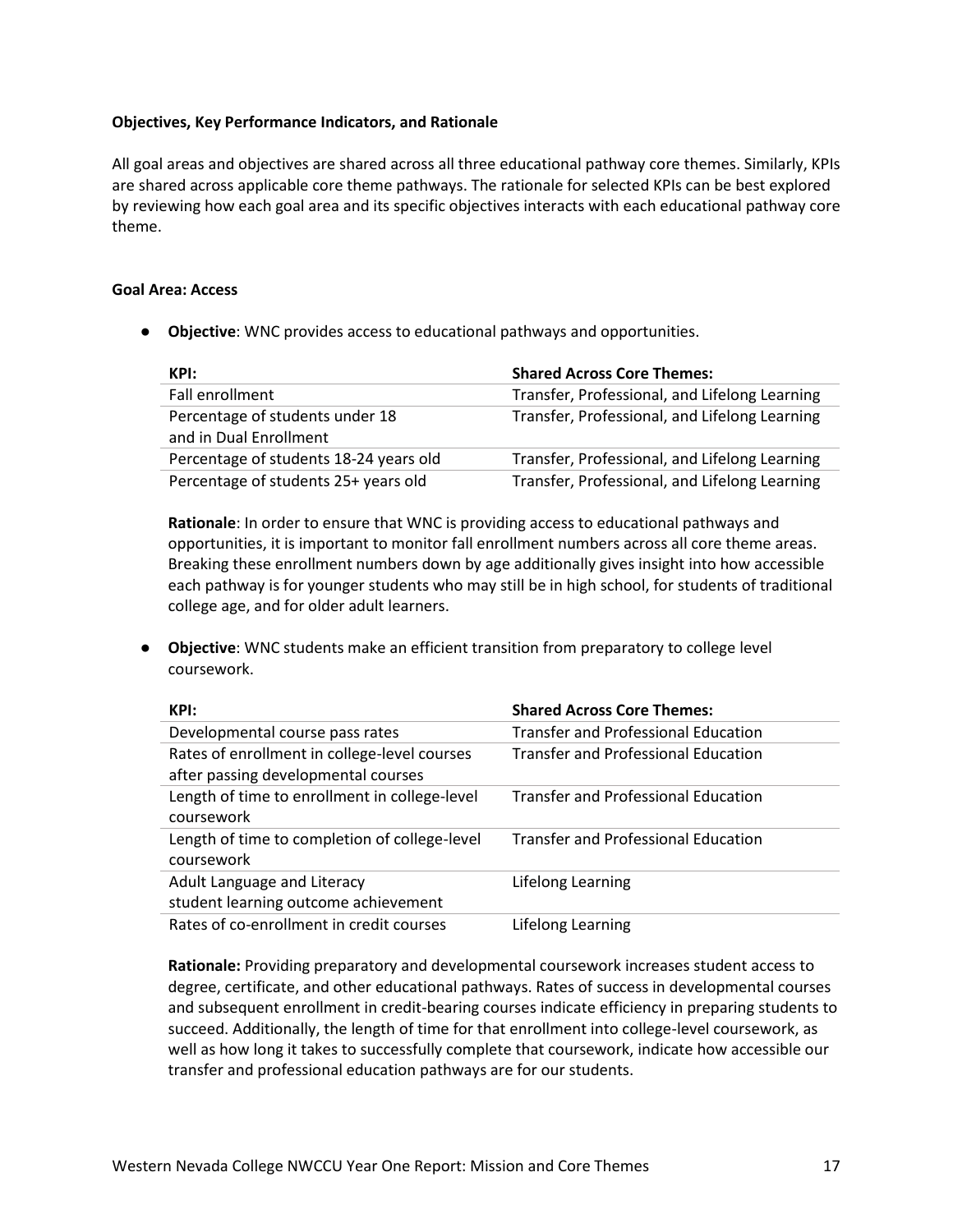Within the Lifelong Learning core theme pathway, the Adult Language and Literacy program helps prepare students who may not yet be ready for developmental and preparatory coursework. Assessing student learning outcome achievement within this program is a critical achievement indicator in place of course pass rates. For students involved in any Lifelong Learning coursework or programming, rates of co-enrollment in for-credit courses from our Transfer or Professional Education pathways indicate student readiness for college-level coursework.

● **Objective**: WNC provides equitable access for students regionally and demographically.

| KPI:                                | <b>Shared Across Core Themes:</b>             |
|-------------------------------------|-----------------------------------------------|
| Participation by county, age group, | Transfer, Professional, and Lifelong Learning |
| race/ethnicity                      |                                               |

**Rationale:** Tracking student participation by county, age group, and race/ethnicity for all core theme pathways allows us to see where challenges and opportunities may exist with regard to improving access for student populations by region and demographics.

● **Objective**: WNC provides access to dual credit pathways.

| KPI:                                         | <b>Shared Across Core Themes:</b> |
|----------------------------------------------|-----------------------------------|
| Participation in dual credit pathways toward | <b>Transfer Education</b>         |
| transfer degrees                             |                                   |
| Participation in dual credit pathways toward | <b>Professional Education</b>     |
| certification and professional credentials   |                                   |
| Participation in dual enrollment, college    | Lifelong Learning                 |
| preparatory pathways                         |                                   |

**Rationale:** Dual credit pathways increase access to higher education by allowing current high school students the opportunity to earn college credit and develop skills necessary for success in college while receiving support from both their high school and WNC communities. Monitoring participation in dual credit and enrollment opportunities across all three core theme pathways helps us ensure that high school students have access to a full spectrum of pathways that support their educational, professional, and personal goals.

#### **Goal Area: Success**

● **Objective**: WNC supports student learning, progress, and completion.

| KPI:                                  | <b>Shared Across Core Themes:</b>          |
|---------------------------------------|--------------------------------------------|
| <b>Graduation Rates</b>               | <b>Transfer and Professional Education</b> |
| <b>IPEDS Education Outcomes</b>       | <b>Transfer and Professional Education</b> |
| Number of degree/certificates awarded | <b>Transfer and Professional Education</b> |
| Persistence and Retention Rates       | <b>Transfer and Professional Education</b> |
| <b>Completion Rates</b>               | Lifelong Learning                          |
| Number of successful completions      | Lifelong Learning                          |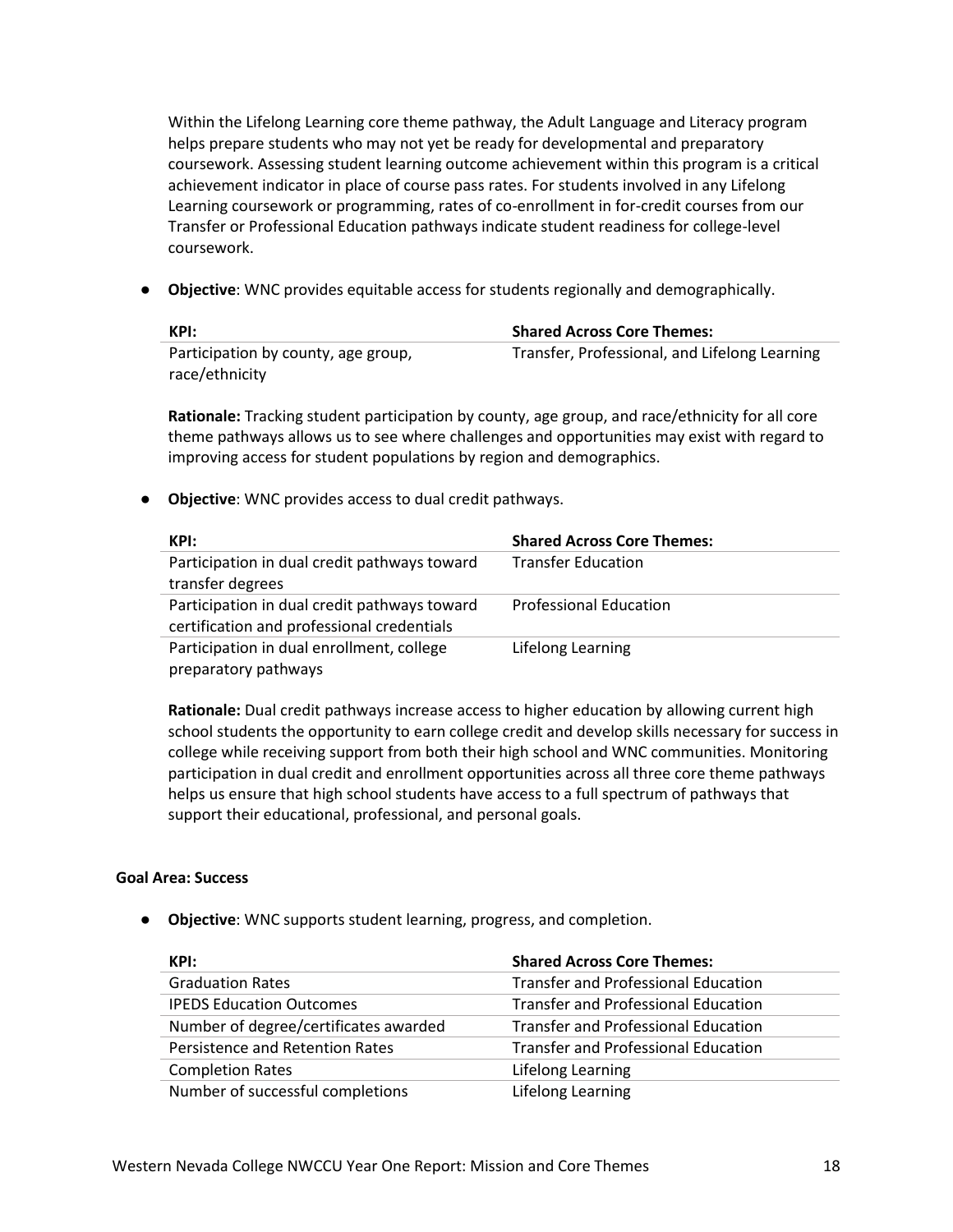**Rationale:** Tracking student graduation, persistence, retention, and IPEDS Education Outcomes within our Transfer and Professional Education core theme pathways is critical for understanding student progress and success semester to semester and within programs of study. Within the Lifelong Learning core theme, non-credit course and program completion rates and numbers provide similar metrics for student progress and success.

● **Objective**: WNC advances student achievement of learning outcomes at course, program, and institutional levels.

| KPI:                                        | <b>Shared Across Core Themes:</b>          |
|---------------------------------------------|--------------------------------------------|
| Student learning outcome achievement at the | <b>Transfer and Professional Education</b> |
| program and institutional level             |                                            |

**Rationale:** Assessing student learning outcome (SLO) achievement at the program and institutional level establishes how well students are meeting expectations for success within their courses and programs of study. Assessment and Planning Lead Faculty and Academic Division Directors work with academic faculty to establish SLO assessment plans at the course and program level, and apply assessment results to program and course improvements. Tracking SLO achievement at the program and institutional level over time is both a key indicator of student success and a context for annual planning and assessment.

● **Objective**: WNC builds student engagement with education and the WNC community.

| KPI:                                    | <b>Shared Across Core Themes:</b>   |
|-----------------------------------------|-------------------------------------|
| <b>CCSSE/Noel Levitz Survey Results</b> | Transfer and Professional Education |
| <b>Engagement Survey Results</b>        | Lifelong Learning                   |

**Rationale:** Fostering student engagement with education and the WNC community is important for supporting success because students who are actively engaged by their campus and college community are more likely to persist semester to semester, participate in classes, and reach their educational goals. The Noel-Levitz Student Satisfaction Inventory and the Community College Survey of Student Engagement are national surveys given to WNC students that allow the College to compare student satisfaction and engagement across multiple metrics with past WNC satisfaction levels and with national numbers. Engagement within non-credit Lifelong Learning programming is measured via internal student engagement surveys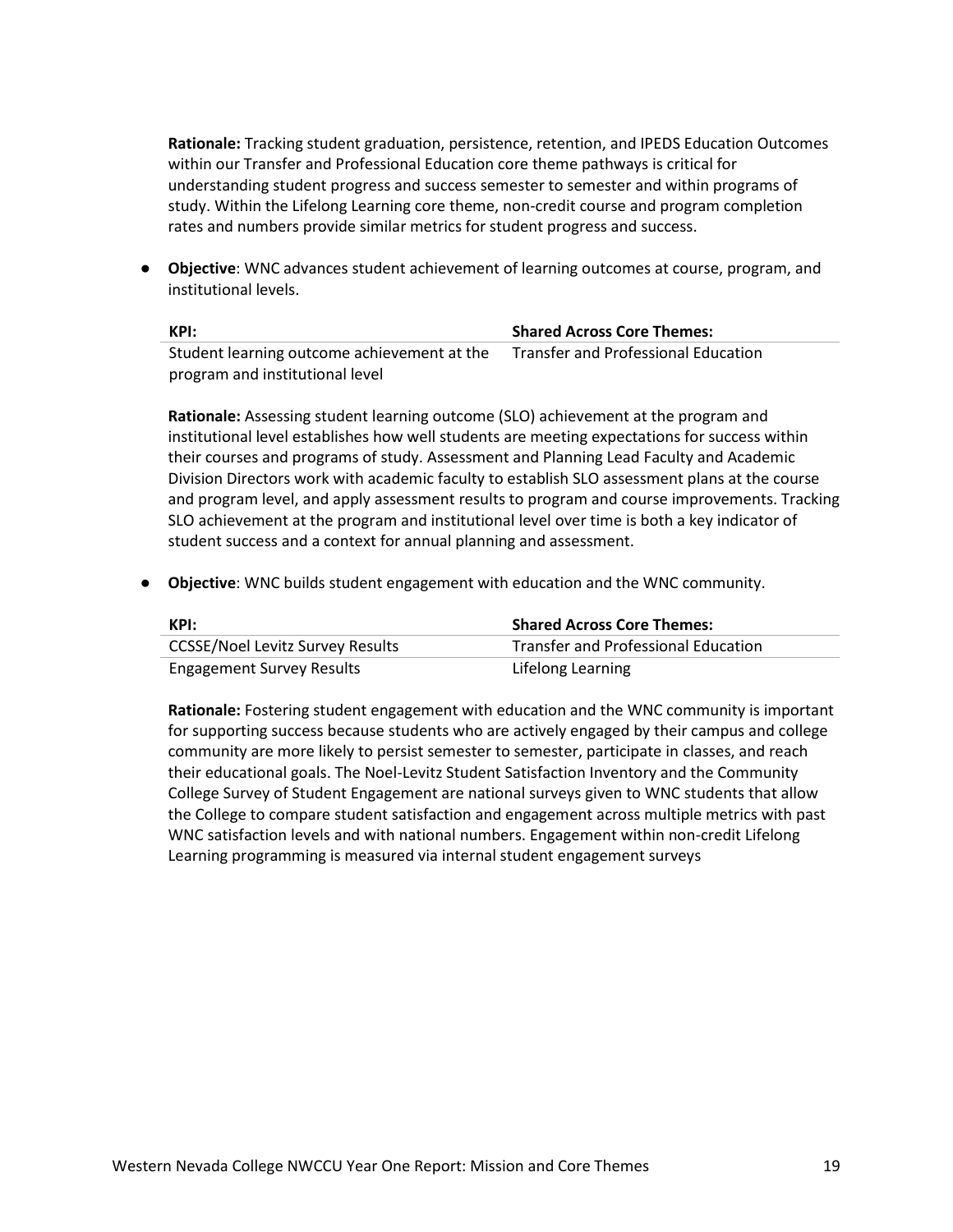#### **Goal Area: Close the Achievement Gap**

● **Objective**: WNC identifies and closes achievement gaps across student populations by supporting achievement across demographic groups in traditional and non-traditional fields.

| KPI:                                         | <b>Shared Across Core Themes:</b>             |
|----------------------------------------------|-----------------------------------------------|
| <b>Enrollment by Race/Ethnicity</b>          | Transfer, Professional, and Lifelong Learning |
| Number Degree/Certificates by Race/Ethnicity | <b>Transfer and Professional Education</b>    |
| <b>Graduation Rates by Race/Ethnicity</b>    | <b>Transfer and Professional Education</b>    |
| Persistence by Race/Ethnicity                | Transfer and Professional Education           |
| Enrollment and completion for students in    | <b>Transfer and Professional Education</b>    |
| non-traditional fields (NAPE/PIPE)           |                                               |

**Rationale:** To support achievement for all students across demographic groups toward the goal of closing the achievement gap, it is important to track enrollment, graduation, degree and certificate achievement, and persistence by race and ethnicity, as well as enrollment and completion for students in non-traditional fields. Monitoring these numbers over time help us identify and address gaps in student support and outreach, as well as see areas of strength and success.

● **Objective**: WNC sustains a learning environment that promotes equity and inclusion.

| KPI:                                    | <b>Shared Across Core Themes:</b>          |
|-----------------------------------------|--------------------------------------------|
| <b>CCSSE/Noel Levitz Survey Results</b> | <b>Transfer and Professional Education</b> |
| <b>Engagement Survey Results</b>        | Lifelong Learning                          |

**Rationale:** Both the CCSSE and Noel-Levitz surveys include questions specific to student perceptions of equity and inclusion within their learning environment. Comparing WNC student responses both to national survey results and past WNC student responses gives valuable insight into how well WNC is meeting this objective.

#### **Goal Area: Workforce**

● **Objective**: WNC responds to the needs of industry and provides effective pathways for students toward in-demand occupations.

| KPI:                                          | <b>Shared Across Core Themes:</b>             |
|-----------------------------------------------|-----------------------------------------------|
| Percentage of NSHE in-demand occupations      | Transfer, Professional, and Lifelong Learning |
| with established WNC pathways                 |                                               |
| Student participation in WNC pathways         | Transfer, Professional, and Lifelong Learning |
| leading to NSHE in-demand pathways            |                                               |
| Percentage of students who transition to next | Transfer, Professional, and Lifelong Learning |
| level training or workforce (NSHE in-demand   |                                               |
| occupations)                                  |                                               |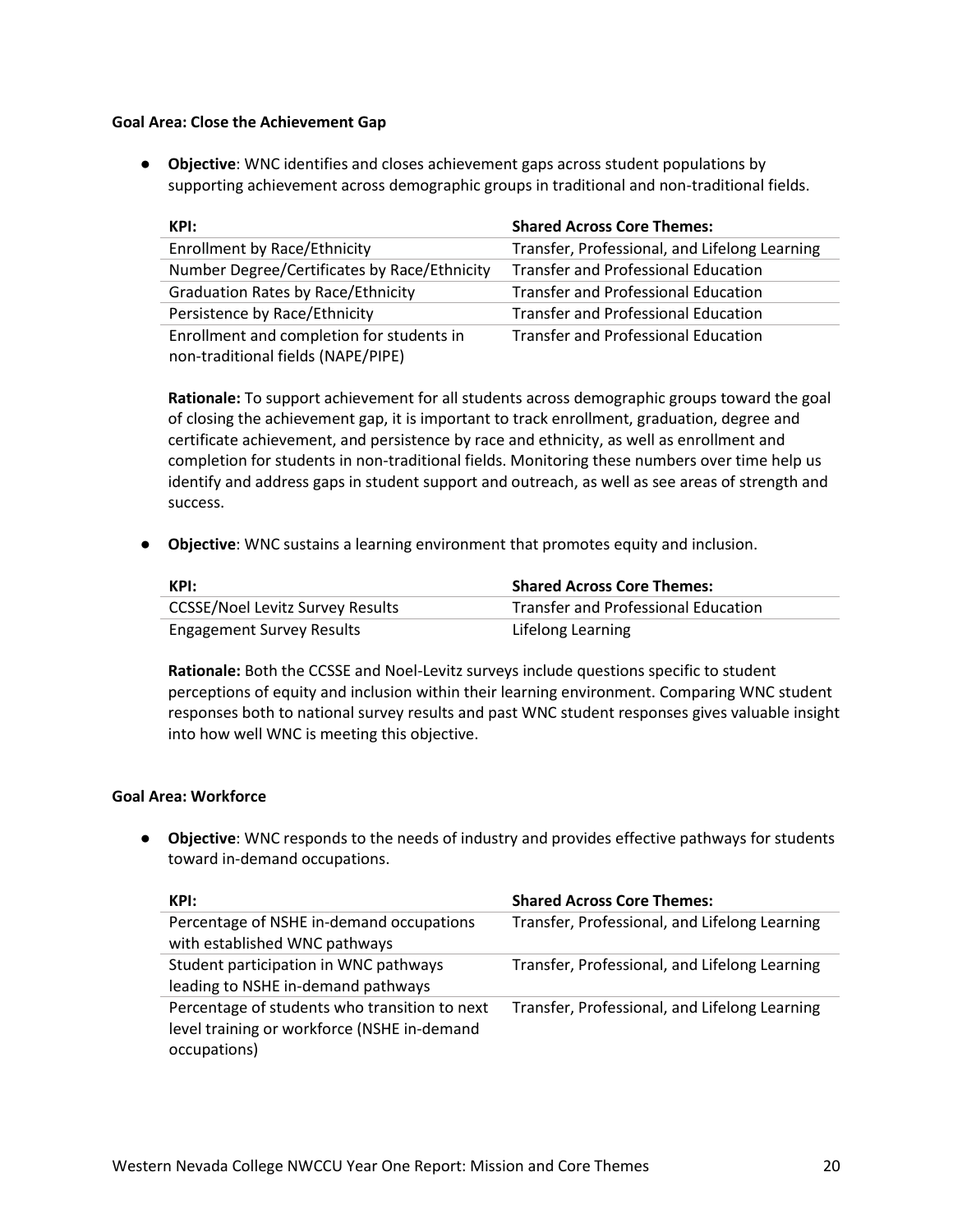**Rationale:** NSHE's list of in-demand occupations for the state comes from the Nevada Governor's Office of Economic Development, which annually tracks and identifies these occupational trends. WNC can assess whether it is providing effective pathways for students toward these occupations by tracking how many pathways we offer toward these occupations, how many students are participating in these pathways, and the rates at which students transition into or advance within these occupations.

#### **Goal Area: Research**

● **Objective**: WNC contributes solutions to the critical issues facing 21<sup>st</sup> century Nevada.

**KPI:** Rather than having separate KPIs for this objective, progress in this area is measured by evaluating the success of innovative projects and initiatives aimed at increasing access and student success, closing the achievement gap, and preparing students for the workforce. Successful initiatives will have a positive impact on KPIs in these other goal areas.

**Rationale:** While WNC's academic faculty and students conduct scholarly research leading to publications and presentations, our primary mission as an open-access institution is to provide pathways for success to our students. WNC sees preparing students for success at transfer institutions, within the Nevada workforce, and within our local communities as our primary contribution toward addressing contemporary issues facing our state. As such, the most critical research done at WNC goes into the development and implementation of student support, success, retention, and completion initiatives. As initiatives prove successful, KPIs from our other goal areas of Access, Success, Close the Achievement Gap, and Workforce will see positive gains.

In annual mission fulfillment reporting, the Research goal area provides a space for reviewing and evaluating the effectiveness and future potential of proposed, new, and ongoing initiatives, such as the expanded prison education program and the development of linked courses for new learning communities.

Additionally, the Research goal area gives a space to track applied research as conducted by faculty and staff for assessment and improvement purposes, as well as externally-funded research conducted by faculty that supports undergraduate research. Both contribute to solutions for the 21st century by highlighting the important role that faculty play in investigating and resolving issues blocking student access and success across all core themes and in mentoring and training undergraduates in research skills.